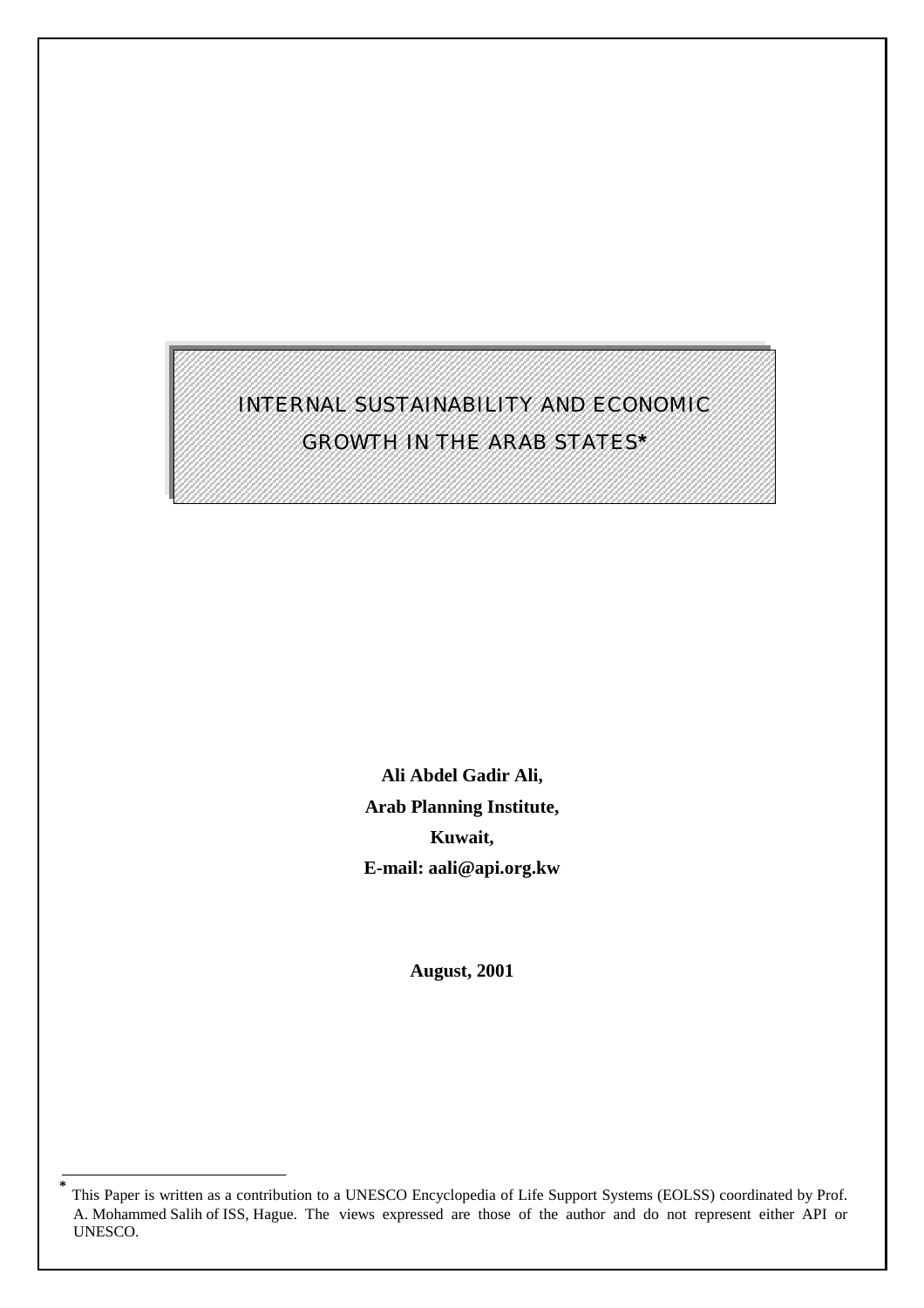#### **INTERNAL SUSTAINABILITY AND ECONOMIC GROWTH IN THE ARAB STATES**

**Ali Abdel Gadir Ali, Arab Planning Institute, Kuwait, E-mail: aali@api.org.kw (August, 2001)** 

#### **Abstract**

Understanding sustainability in a broader sense, as relating to the nature and quality of economic growth, and drawing on the recent literature on the fundamental determinants of growth, this paper looks at the achievements and prospects of the internal sustainability of Arab countries. The countries are classified in four broad categories depending on their production structure. The relevant indicators for sustainability used in the paper are: the level of pre capita income; inequality in the distribution of income and poverty; economic structure; investment; institutions; and, technological capacity.

The evidence shows that the Arab countries are relatively well positioned regarding the distribution of income, the incidence of poverty, human development and investment rates. However, given the definition of an ideal growth and development society, and given the scientific and technological nature of the twenty first century, it is shown that the Arab countries lack conspicuously in the areas of institutions and technological capacity. These, together with a currently distorted production structure, present Arab policy makers with major challenges for the future.

#### **I. Introduction**

The Arab states as a group are popularly referred to as the "Arab World". The term "Arab World" is a political designation rather than an economic grouping, despite the fact that economic integration, and unity, has always been an inspiration of various political movements in the region. As a political grouping the term finds its expression in the League of Arab States (LAS) that was established in 1945. In the context of LAS, which is modelled on the UN organizational structure, a lot of perceived economic aspirations of ordinary Arabs are expressed and articulated, but not necessarily implemented. Due to various historical reasons the Arab countries have failed to use the LAS framework to forge an economic integration scheme that could have distinguished them as a distinct economic group.

Perhaps one of the reasons why the Arab economic group did not materialize is the fact that the Arab World is characterized by a lot of economic diversity. To highlight this economic diversity it may be useful to follow the Economic Research Forum (ERF: 1998) and group the Arab countries into four broad categories: mixed oil producers (MOP) including Algeria, Libya and Iraq; Gulf Cooperation Council (GCC) including Bahrain, Kuwait, Oman, Qatar, Saudi Arabia and UAE; diversified economies (DE) including Egypt, Jordan, Morocco, Lebanon, Syria, and Tunisia; and, primary producers (PP) including Comoros, Mauritania,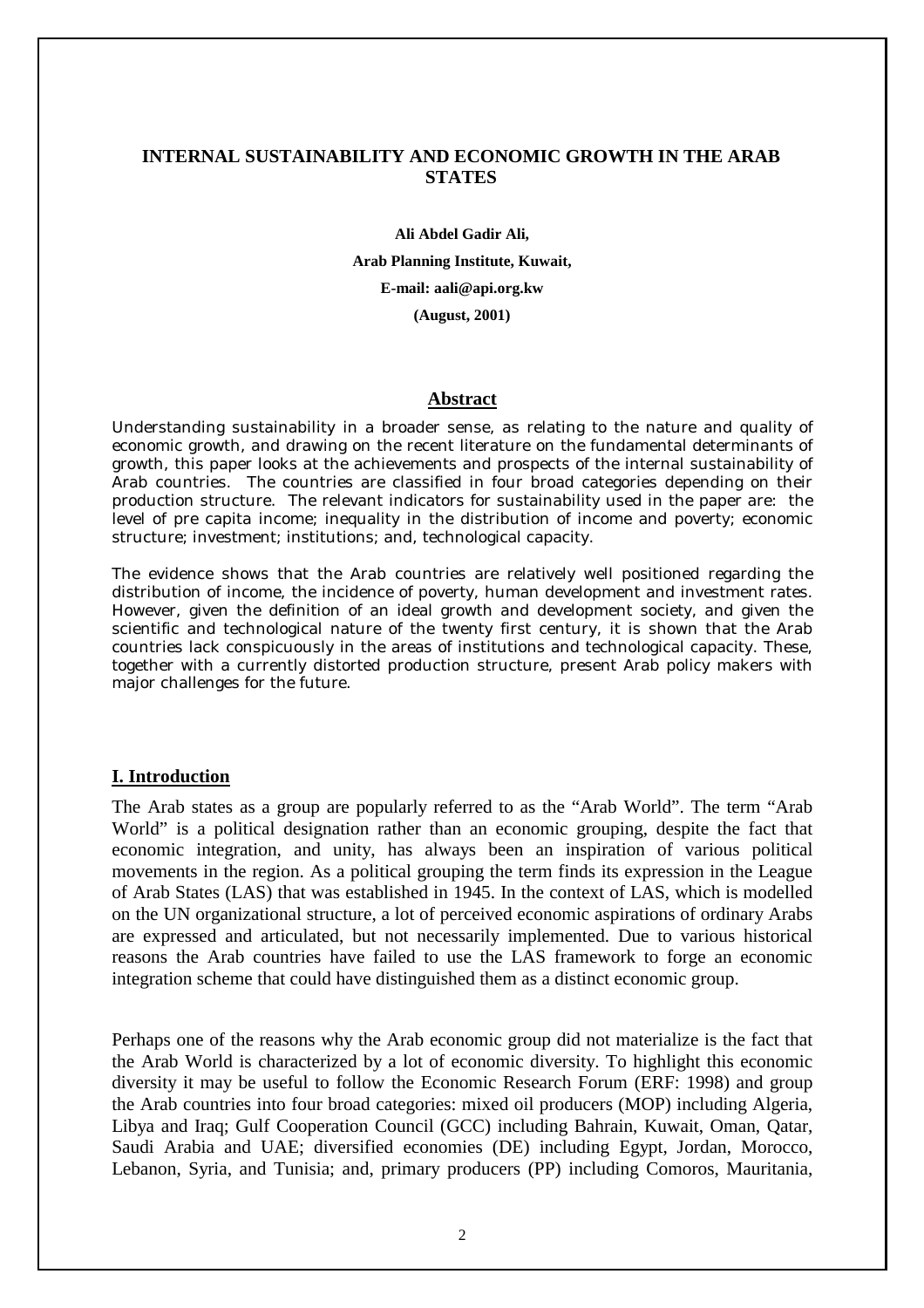Sudan, Djibouti and Yemen<sup>1</sup>. In 1998 the total population of the Arab World is estimated as 258 million (4.4% of the population of the world). It is with the sustainability and economic growth potential of this group of countries that this paper is concerned.

The question of sustainability has recently been associated with environmental management. According to the famous Brundtland Commission sustainable development is defined as "development that meets the needs of the present without compromising the ability of future generations to meet their own needs". As rightly pointed out by Haq (1995: 78) such a definition begs more questions than it answers. He argues, correctly, that what needs to be sustained is human life and that sustaining the physical environment is a means, not an end, to sustaining human life. Formulating an operational framework for sustainable human development he argues that if the basic "concept is sustainable human development, each generation must meet its needs without incurring debts it cannot repay. That means avoiding the accumulation of environmental debts (by polluting or exhausting natural resources) as well as financial debts (through unsustainable borrowing), social debts (by neglecting to invest in human development) and demographic debts (by permitting unchecked population growth and urbanization). All these debts rob our children".

On the basis of the above broader view of sustainability, the concept of sustainable development "would immediately focus on the nature and quality of economic growth and avoid the sterile debate over zero growth. Growth is essential, but sustainable development requires that it be different. It must become more respectful of the physical environment. And it must translate into human lives". On such an understanding, therefore, the issue of the sustainability and growth of Arab countries are closely linked and can be looked at by considering the major propositions of the theory of economic growth regarding the major factors explaining long-run economic performance of countries. In this respect we note that modern empirical growth theory (see, for example, Romer 1986; Lucas 1988; Barro 1997; Sala-i-Martin 1997) has identified at least sixty-two statistically significant explanatory variables influencing the growth performance of different economies. Of these sixty-two, three explanatory variables have consistently been reported as significant in all studies. These three variables are in the nature of initial conditions. They include initial real per capita income (reflecting the stage of development of the country and capturing the idea of convergence over long periods of time); initial life expectancy at birth (reflecting the health dimension of the human capital of the country); and initial primary school enrolment ratio (reflecting the education dimension of human capital).

A recent rigorous robustness analysis conducted on the remaining 59 variables, and taking account of the above three initial conditions, found only 22 variables to be robustly significant in explaining differences in growth performance between countries (Sala-i-Martin 1997). Seventeen of these are deemed relevant and can be grouped into six broad categories of regional, political, market distortions, investment, production structure, and openness

 $\overline{a}$ 

<sup>1</sup> The classification of Comoros, Libya and Djbouti is not that clean. Palastine is not included for obvious conceptual reasons; though in some documents the West Bank and Gaza Strip is included as an Arab economy.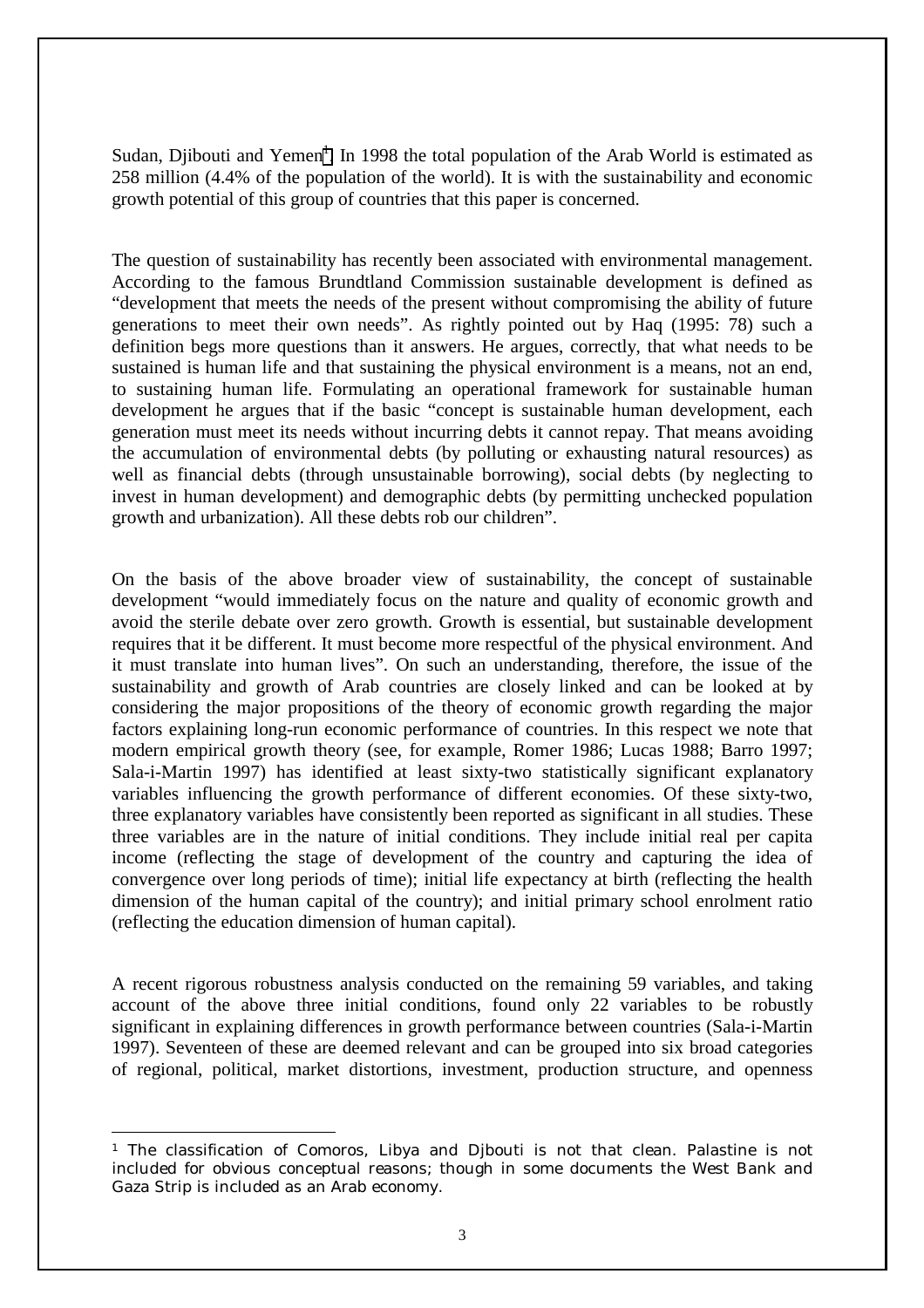(trade policy) variables. Another variable that has come out as an important explanatory variable is colonial experience.

The most important qualitative results of this literature can be summarized as follows. (a) There are three regional variables, two of which are regional dummies for Latin America and Sub-Saharan Africa, and both of which are negatively related to growth. The third is an "absolute latitude" variable, which shows that the farther away from the equator a country is, the better is its growth performance. (b) The political variables are six: the "rule of law", "political rights" and "civil liberties" (positively related to growth); the "number of revolutions", "military coups" and "war" (negatively related to growth). (c) The market distortions and economic organisation category include two market distortion variables, both of which are bad for growth. These are the "real exchange rate distortions" and "the standard deviation of the black market premium". The third variable, "degree of capitalism", is positively related to growth. (d) The investment variables include "equipment investment" and "non-equipment investment", both of which are positively related to growth. It is reported, however, that the influence of non-equipment investment on growth is only about one-fourth that of equipment investment. (e) There are two production structure variables: the "fraction of primary products in total exports", negatively related to growth, and "the fraction of GDP in mining", positively related to growth. (f) An openness variable reflects trade policy and includes one variable, "the number of years an economy has been open between 1950 and 1990", which is positively related to growth.

Given the established methodology of cross-country regressions of growth performance, it is perhaps important to note that out of these 17 robustly significant variables, the three variables of the "regional group" and colonial experience are exogenous in nature. Of the remaining 13 variables, ten are in the nature of initial conditions: the six variables of the "political group", the two investment variables, and the two variables of the "production structure" group. The remaining variables are policy related. We hasten to note at this juncture that the above analysis has shown that a number of conventional variables perceived to be important did not survive the robustness test. These include such variables as "various measures of government spending", "various measures of financial sophistication", "the inflation rate or its variance", "various measures of scale such as total area or total labour force", "outward orientation", "tariff restrictions", "the black market premium" and "the ethno-linguistic fractionalisation". Obviously, a large number of these are policy variables and some of them are formulated in such a way as to have a non-linear relationship to growth and as such were not adequately captured by the analysis.

Consistent with the above analysis it has recently been argued that the fundamentals for longrun growth are investment in physical capital and human resources. "These are, in turn, made possible by physical infrastructure, macroeconomic stability, the rule of law and solid institutions. The role of trade policy in economic growth is largely auxiliary and of an enabling nature: extremes of export taxation and import restrictions can surely suffocate nascent economic activity, but an open trade regime on its own will not set an economy on a sustained growth path" (Rodrik 1999:105).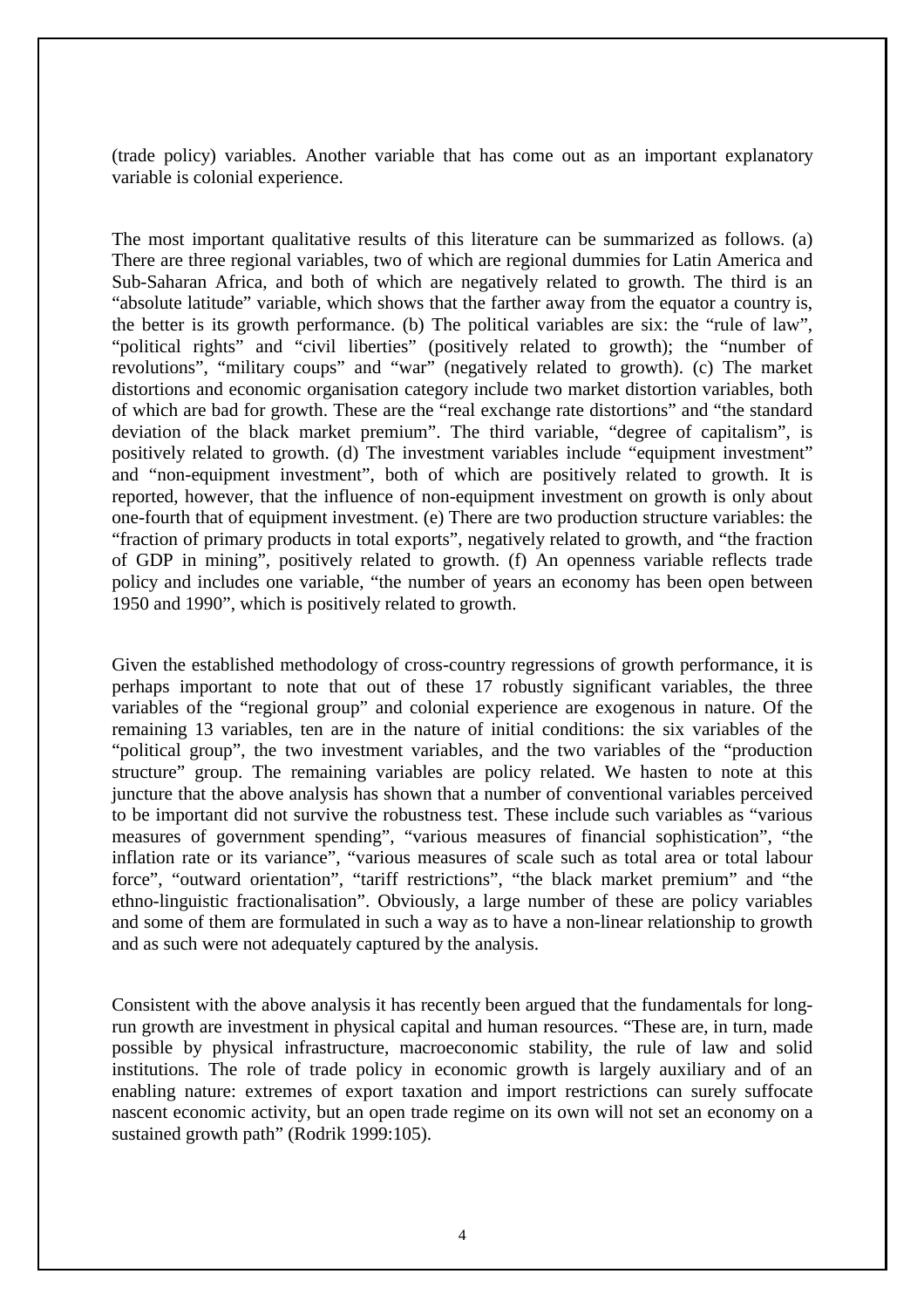Further, a recent set of theoretical literature argues that greater initial inequality in the distribution of income and wealth is likely to be detrimental to long-run growth. One theoretical explanation for this is couched in terms of the consequences of imperfect capital markets on agents' investment behaviour resulting in lower productivity and efficiency losses. Under this theoretical construct, the poor are seen as being credit constrained to pursue investment in education and hence in human capital formation. Similarly, political economy models have shown that initial inequality is likely to increase voter support for inefficient redistributive policies resulting in efficiency losses and lower growth. In this respect it is also important to note that from a long-run development and transformation perspective, determining the initial inequality levels would depend on which side of the inequality-development relation (the well known Kuznets curve) an economy finds itself (see Kuznets (1955)). As is well known, the Kuznets curve is a long-run relationship between the level of development and inequality, which shows that at initial stages of development, inequality will tend to rise before it declines. Despite a lot of controversy surrounding the existence of this relationship recent empirical work, using high quality data sets, has confirmed its existence (see, for example, Ali and Elbadawi 1999; Barro 1999).

From the above, rather brief and selective, review of the recent advances in the literature on the fundamental determinants of long-run growth, it is perhaps clear that there is a core set of initial conditions that is likely to determine the growth performance of Arab countries and hence their sustainability. Given the wide multiplicity of what constitutes initial conditions and the diversity of the region, we identify income and its growth (section 2), inequality and poverty (section 3), economic structure (section 4), investment (section 5), institutions (section 6), and technological capacity (section 7) as the most critical set of variables for the internal sustainability of the Arab states. The paper concludes by offering some final remarks (section 9).

## **II. Income Levels and Income Growth:**

Initial income refers to the level of income, however measured, that obtains at some reference point in time. Due to data limitations we look at the level of income in 1998, the latest year for which reliable region-wide GDP data are available. We hasten to note that by looking at the level of income of the region the point of departure here is that such an investigation will enable us to appropriately appreciate the position of the region compared to the world. Table (1) below provides a summary of the distribution of population and income in the Arab world among the four sub-groups of the region.

| <b>Country</b>                    | <b>Population</b> | <b>GDP</b>                           | Per Capita |
|-----------------------------------|-------------------|--------------------------------------|------------|
|                                   | (million)         | <b>Current Prices (billion US\$)</b> | (US\$)     |
| <b>MOP</b>                        | $52.3$ $(20.3)$   | 124.8 (21.2)                         | 2386       |
| GCC                               | 29.3 (11.4)       | 231.5 (39.4)                         | 7901       |
| DE                                | 118.0 (45.8)      | 162.5 (27.7)                         | 1377       |
| $\overline{\text{PP}}$            | (22.5)<br>57.8    | 68.7 (11.7)                          | 1189       |
| Arab Countries (Total or Average) | 257.4 (100.0)     | 587.5 (100.0)                        | 2282       |
| S. Deviation                      | 15.4              | 33.5                                 | 5223.4     |

**Table (1): Income and Population of Arab Countries :1998** 

Source: Own compilation from ERF (2000).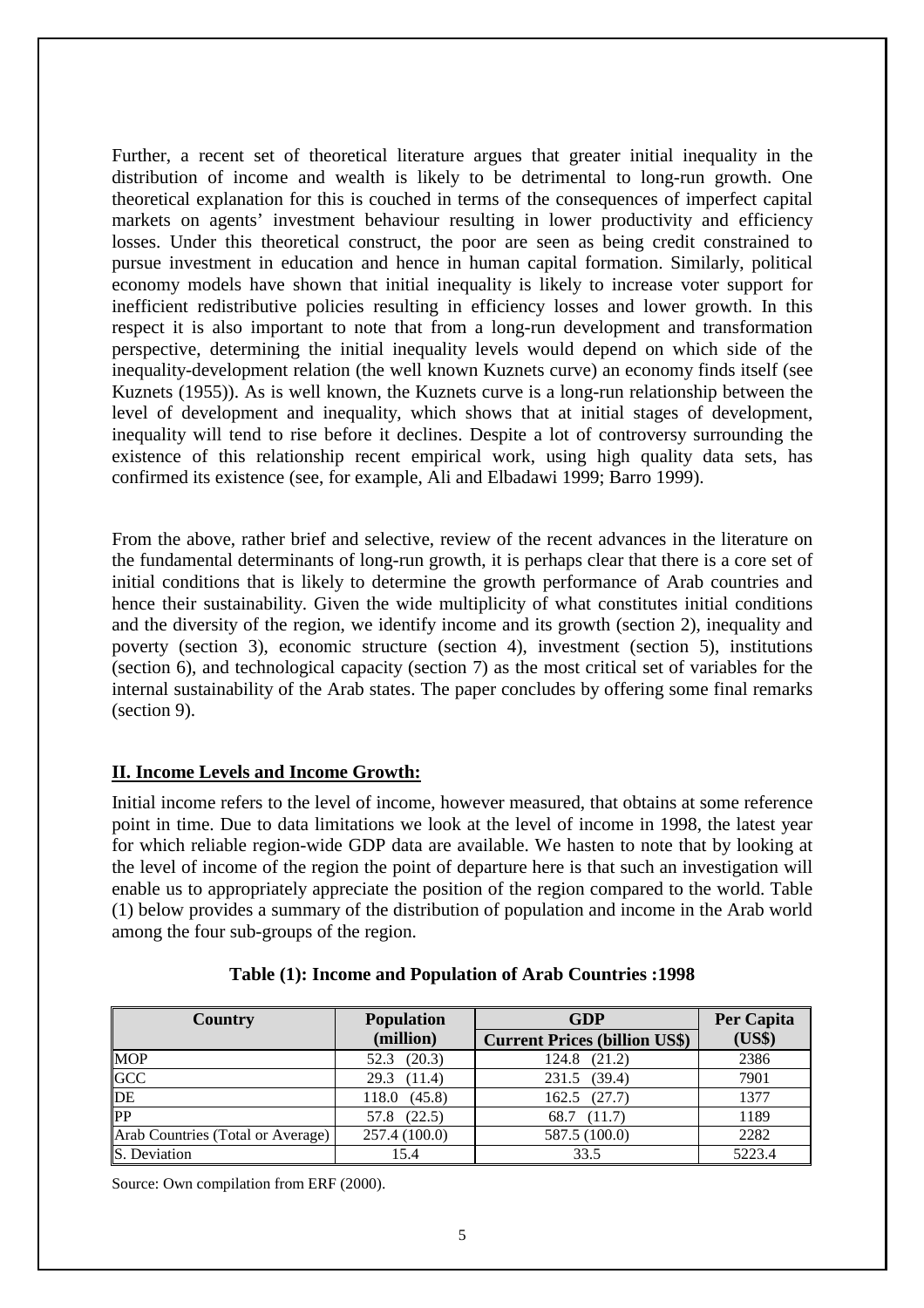Consider first the income of the region. In 1998 the Arab world produced goods and services worth US\$587.5 billion at current prices. This amounts to a per capita income of US\$ 2282 per annum or US\$190 per month. This average hides significant variations among countries and sub-groups. At the country level, per capita GDP varies between a high of US\$ 17222 (nearly US\$1435 per month) for United Arab Emirates to a low of US\$325 (or about US\$ 27 per month) for Yemen. At the sub-regional level, the highest GDP is recorded for GCC at US\$ 231.5 billion and a per capita income of US\$ 7901, followed by that of MOP with a GDP of US\$ 124.8 billion and a per capita income of US\$ 2386. DE ranks third with a GDP of US\$ 162.5 billion and a per capita income of US\$1377, while PP has the lowest GDP at US\$ 68.7 billion and a per capita income of US\$ 1189. Thus the table confirms the diversity of the Arab world in terms of both the level of total income and the level of per capita income, a diversity captured by international classification of the various countries of the region such as the classification adopted by the World Bank in terms of low-income, middle income and high income groups.

To properly appreciate the economic size of the Arab world in the world economy a comparison with a set of selected countries is undertaken. Available information shows that Spain, with a population of 39 million, has a GDP of US\$ 552 billion nearly equal to that of the Arab world, while Italy's 58 million people have a GDP 0f US\$ 1171, nearly twice that of the Arab region. The 9 million Swedes produce goods and services worth US\$227 billion nearly three times more than the 58 million people of the Arab primary producers. Finally, the 46 million South Koreans produce a GDP of US\$ 298 billion twice as much as the 52 million Arabs of the mixed oil producers..

Further comparisons are also worth noting. Thus, for example, the GDP of the Arab world contrasts very unflatteringly with the value of the goods and services produced by the largest multinational corporations in the world. Available information shows that the four largest multinationals in the world in terms of sales revenue (General Motors, Ford Motor Company, Mitsui & Company, Royal Dutch/Shell) had a total revenue of US\$ 593 billion in 1997 more than the GDP of the Arab world. The sixth ranked company (Itochu Corporation of Japan) had sales revenue of US\$118 billion in 1997, greater than the GDP of the eight primary producers of the Arab economies of US\$ 68.7 billion (UNCTAD, 1999). Thus, despite its oil wealth, and its population share of 4.4% in world population, the Arab world could be seen as a marginal grouping in the context of the world economy.

Having noted the above, we now turn to look at the growth performance of this group of countries. In this respect we note that it is now generally accepted that the post-war period up until 1973 was the golden era for economic growth in the world. The Arab economies shared in this growth, where some of the countries experienced unprecedented rates of economic expansion. In historical perspective, the year 1973 marks the first oil price shock, which unleashed an era of massive economic dislocation for non-oil exporting developing countries.

For a sample of 50 developing countries, for which data is available, it is shown that per capita incomes increased at annual rates in excess of 2.1 per cent over the period 1960-1973. There were no fewer than 42 developing countries whose economies grew at rates exceeding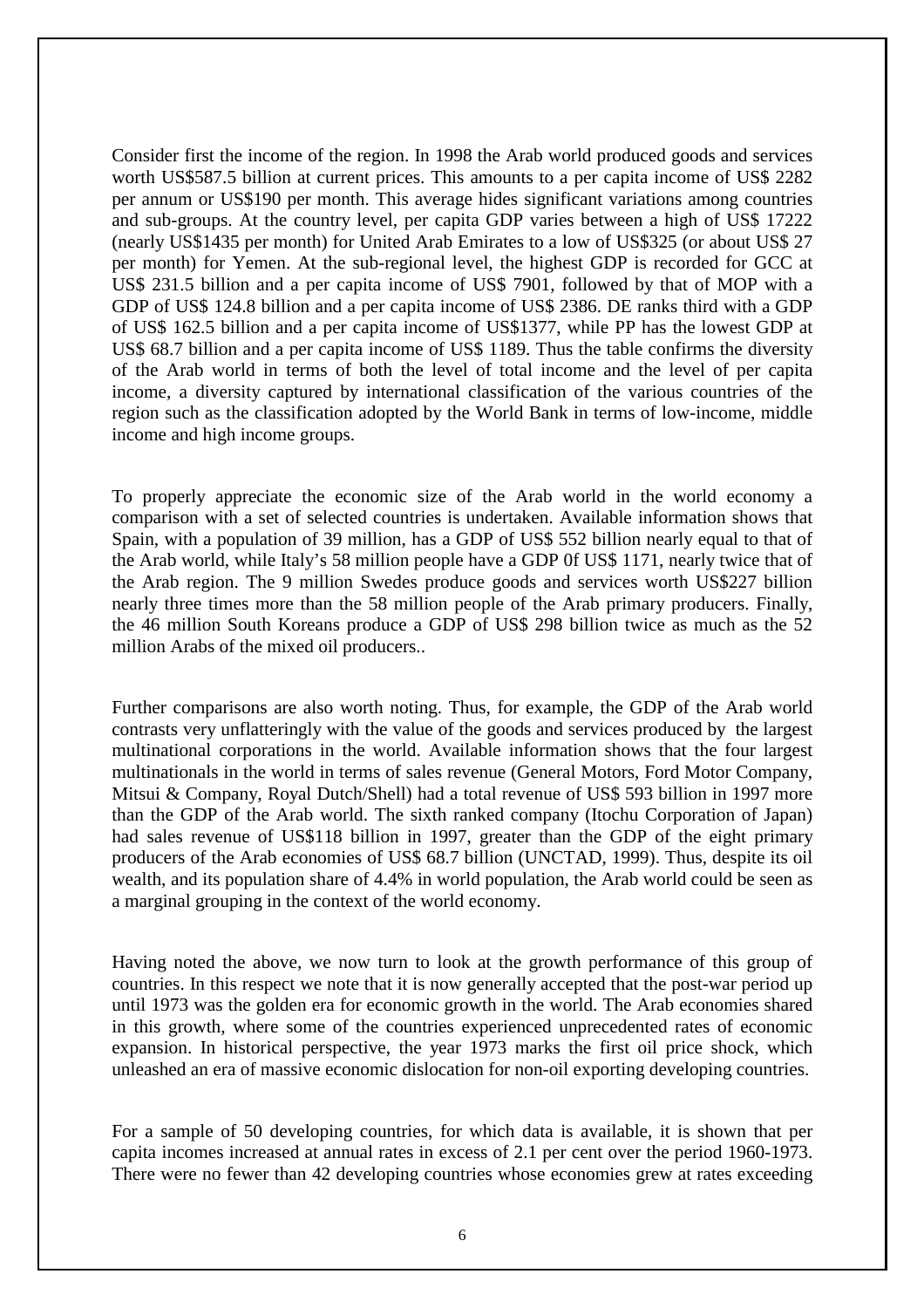2.5 per cent per capita per annum. For these countries per capita income could have doubled in about 28 years. The sample included 4 Arab countries, Oman, Mauritania, Egypt and Iraq. Oman topped the list of the fastest growing developing countries, with a per capita GDP growth of 10.5 over the period 1960-1973 (see Rodrik 1999: 68-71). Per capita growth rates for Mauritania (2.9%; with a doubling time of about 24 years), Egypt (2.7%; with a doubling time of about 26 years) and Iraq (2.6%; with a doubling time of about 27 years) were quite respectable.

Following Rodrik's 1973 periodization, we compiled the evidence for various samples of Arab countries for which data is available over the period 1960-1998. As table (2) shows, over the period 1960-1973 the sample included ten countries. Two Arab countries experienced fast growth where per capita income increased by an average rate in excess of 5 per cent per annum. This sub-sample of fast growers included Oman and Saudi Arabia with per capita income growth rates of 13.6 per cent and 7.65 respectively. In addition, three countries recorded growth rates in excess of 2.5 per cent but less than 5 per cent. These included Tunisia (4.26 per cent) and Syrian Arab Republic and Mauritania both recording per capita growth rates of 3.05 per cent. Two countries recorded negative per capita growth: Kuwait (-4.47 per cent) and Sudan (-1.18 per cent). The overall growth rate of the Arab countries averaged 2.60 per cent with a standard deviation of 4.83 percentage points.

| <b>Range of Real Per Capita Growth</b>        |              |                |               |           |
|-----------------------------------------------|--------------|----------------|---------------|-----------|
| Rate (per cent)                               | 1960-1973    | 1974-1984      | 1985-1994     | 1995-1998 |
| Above $5.0$                                   | 2            | 3              |               |           |
| $2.5 - 5.0$                                   | 3            | 3              |               | 3         |
| $1.5 - 2.5$                                   | 3            |                | 2             | 2         |
| $0.5 - 1.5$                                   | $\mathbf{0}$ |                | 3             | 3         |
| $0.0 - 0.5$                                   | $\mathbf{0}$ | $\Omega$       | $\mathcal{D}$ | $\theta$  |
| Below 0.0                                     | 2            | $\overline{4}$ | 6             | 6         |
| Total # of Countries                          | 10           | 12             | 15            | 15        |
| Average Growth Rate (Per cent)                | 2.6          | $-0.3$         | $-0.09$       | 0.59      |
| <b>Standard Deviation (Percentage Points)</b> | 4.83         | 4.30           | 2.63          | 3.07      |

## **Table (2): Distribution of Arab countries on the Basis of Real Per Capita**

Source: Computed from World Bank (2000)

World Bank (2000), World Development Indicators on CD-ROM

Following 1973, however, the dismal growth performance decades started. Despite the various attempts at explaining this dismal performance, it is generally accepted that the turbulence that beset the world economy following 1973 was the major dislocating factor.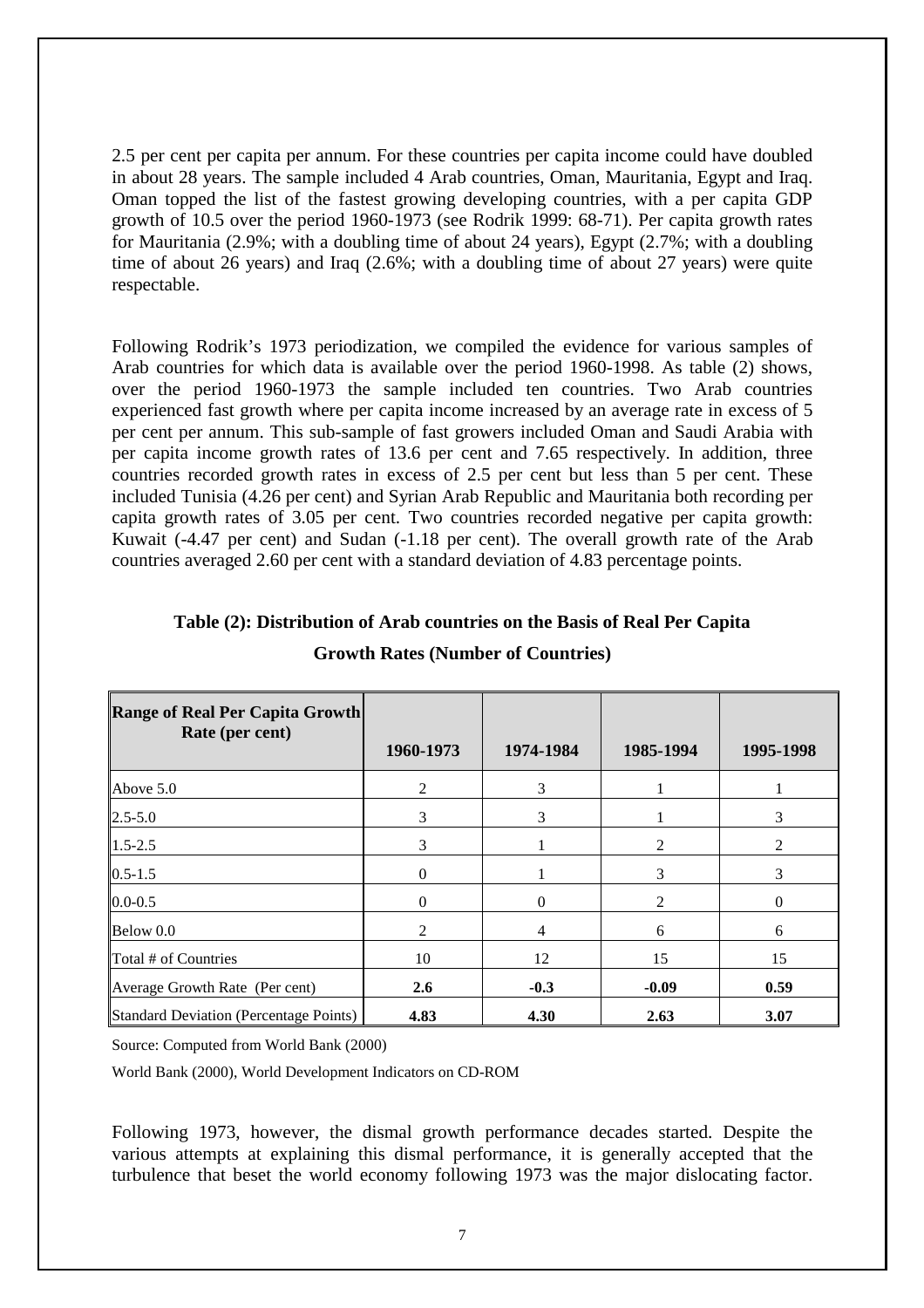According to Rodrik (1999) the turbulence included the abandonment of the Bretton Woods system of fixed exchange rates, two major oil shocks, other commodity boom and bust cycles and the interest shock of the 1980s. In the wake of these and other shocks, out of 12 Arab countries for which the data is available, the period 1974-1984 saw three Arab countries with per capita growth rate in excess of 5 per cent. Of the two fastest growing Arab economies during the period prior to 1973, it was only Oman with the real per capita income growth rate of 6.17 per cent that maintained its performance over the period 1974-1984. The other fast growers over this period were Jordan (7.25 per cent) and Egypt (5.45 per cent). The distribution of countries in table (2)shows that the number of Arab countries that grew in excess of 2.5 per cent but less than 5 per cent remained the same though only two countries maintained the same range of growth rate over this and the previous periods: Syria and Tunisia. However, the number of Arab countries that grew in excess of 1.5 per cent but less than 2.5 per cent declined from three to one. It was Morocco that registered real per capita growth rate of 2.32 per cent for the 1974-1984 period as compared to 1.93 per cent of the period prior to 1973. At the other extreme, the number of Arab countries that registered negative growth increased from 2 to 4. The overall growth of the region averaged only negative 0.30 per cent with a standard deviation of 4.30 percentage points.

For a sample of 15 Arab countries over the period 1985-1994, only Kuwait distinguished itself as a fast grower with an average growth rate of per capita income of 6.03 per cent per annum. The number of countries growing at negative rates during the 1985-94 decade increased to 6: United Arab Emirates (-3.96 per cent), Algeria (-2.22 per cent), Saudi Arabia (-1.52 per cent), Comoros (-1.48 per cent), Jordan (-1.39 per cent) and Mauritania (-1.15 per cent). The overall growth of the region was negative 0.09 per cent with a standard deviation of 2.63 percentage points.

As is now generally acknowledged, the second half of the 1990s witnessed a rather hesitant economic recovery in the region. Table (2) records that the number of countries growing in excess of 2.5 per cent but less than 5 per cent increased from one to three while the number of countries that registered positive growth rate but less than 0.5 per cent decreased from two to zero in the 1995-1998 period. It was only Sudan that distinguished itself as the fastest growing Arab country over this period as compared to 0.12 per cent growth rate it registered in the previous period. The number of countries that registered negative growth rate during this period also remained six of which four were carried forward from the previous period: Comoros, Saudi Arabia, United Arab Emirates and Jordan. The overall growth of the region rebounded to positive levels averaging 0.59 per cent with a standard deviation of 3.07 percentage points<sup>2</sup>.

The cumulative effect of all the above growth patterns is that at the end of 1998 there were 3 Arab countries, out of a sample of 9 countries, with real per capita incomes less than that of 1973. The per capita income deficit varies between countries. The ratio of 1998 per capita income to that of 1973 is less than 50 per cent in the United Arab Emirates (38 per cent). A ratio greater than 50 per cent but less than 90 per cent is recorded for Saudi Arabia (67 per

 $\overline{a}$ 

<sup>&</sup>lt;sup>2</sup> Similar results, using decadal averages, see Makdisi et al (2000). They also note the relatively high volatility of growth in the region.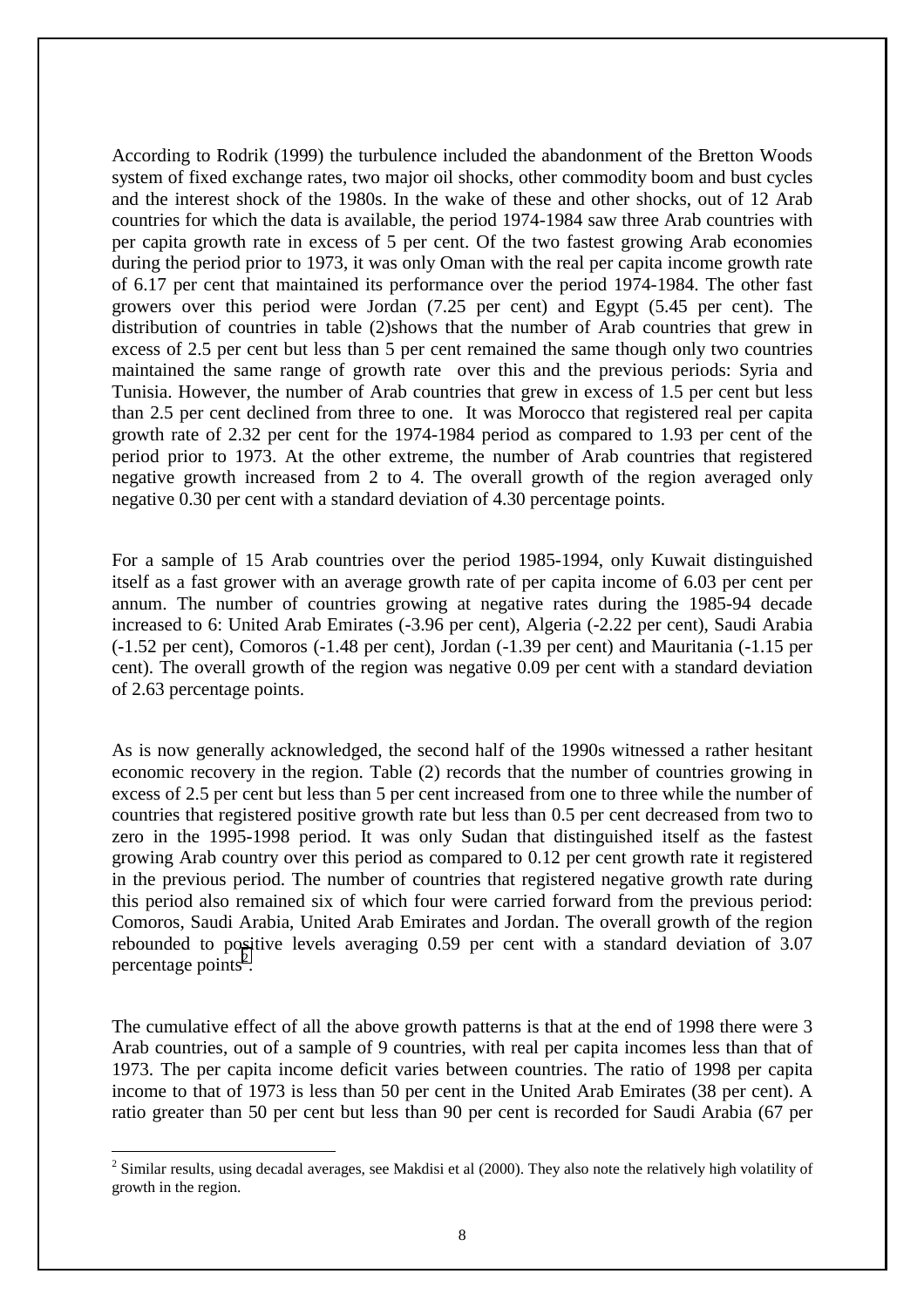cent) and Mauritania (88 per cent). The remaining countries have a ratio of 100 per cent or more: Algeria (111 per cent), Egypt (238 per cent), Morocco (157 per cent), Syria and Tunisia (185 per cent) and Sudan (151 per cent). At the end of 1998 the average real per capita income in the region (measured in 1995 constant prices) amounted to \$1981 (with a standard deviation of \$4247) compared to \$1710 in 1973 (with a standard deviation of \$14173).

An interesting question at this juncture is what would have happened to the level of income if the pre-1973 growth rates were maintained during the post 1973 period. If each country were able to maintain its 1960-1973 per capita growth rate over the past 25 years, the average per capita income of the region would have been \$3248. Countries, of course, would have performed differently given their initial growth rates, but averaging over countries it can be shown that the real cost to the region of low growth over the period 1973-1994 amounted to \$285.3 billion at the end of 1998.

#### **III. Income Inequality and Poverty:**

As is well known, the most widely used measure of inequality in the distribution of income is the Gini coefficient. This measure varies from zero (where every person in the society has the same income, indicating the absence of inequality and representing conditions of perfect equality) to unity (where one person gets all the income and the rest receive nothing, indicating the presence of complete inequality). The Gini co-efficient is frequently expressed in percentages, for ease of understanding. Other measures of inequality are income shares, where, in the case of complete equality, population shares would earn equal income shares.

Using the Gini coefficient, and based on the most recent available high quality data, table (3) reports a comparison among world regions. The table shows that the Arab countries, as a group, rank second to Asia in terms of lower inequality. This is reflected in a Gini coefficient for the distribution of consumption expenditure of about 39% compared to one of 37% for Asia. Latin America, with a Gini coefficient for the distribution of income of 50% ranks as the highest inequality region in the world. We hasten to note that such comparison has to acknowledge the fact that for regions, except Latin America, the Gini coefficients are based on consumption expenditure rather than income. In this respect it is known that the distribution of expenditure is generally more equal than the distribution of income. Indeed Deininger and Squire (1996) advise researchers to adjust their expenditure based Gini coefficients by 6.6 percentage points to make them comparable to those based on income. Making such an adjustment only changes the ranking of Africa, to become the most unequal region, and Latin America, to become the second most unequal among world regions. Additionally, however, making the adjustment the Gini coefficient of the distribution of income in the Arab countries becomes 46%, which reflects a fairly high degree of inequality in the distribution of income.

As noted above, the state of distribution can be looked at in terms of expenditure or income shares accruing to various population groups. Detailed information shows that in Asia the richest 20 per cent of the population receive about 40 per cent of total expenditure while the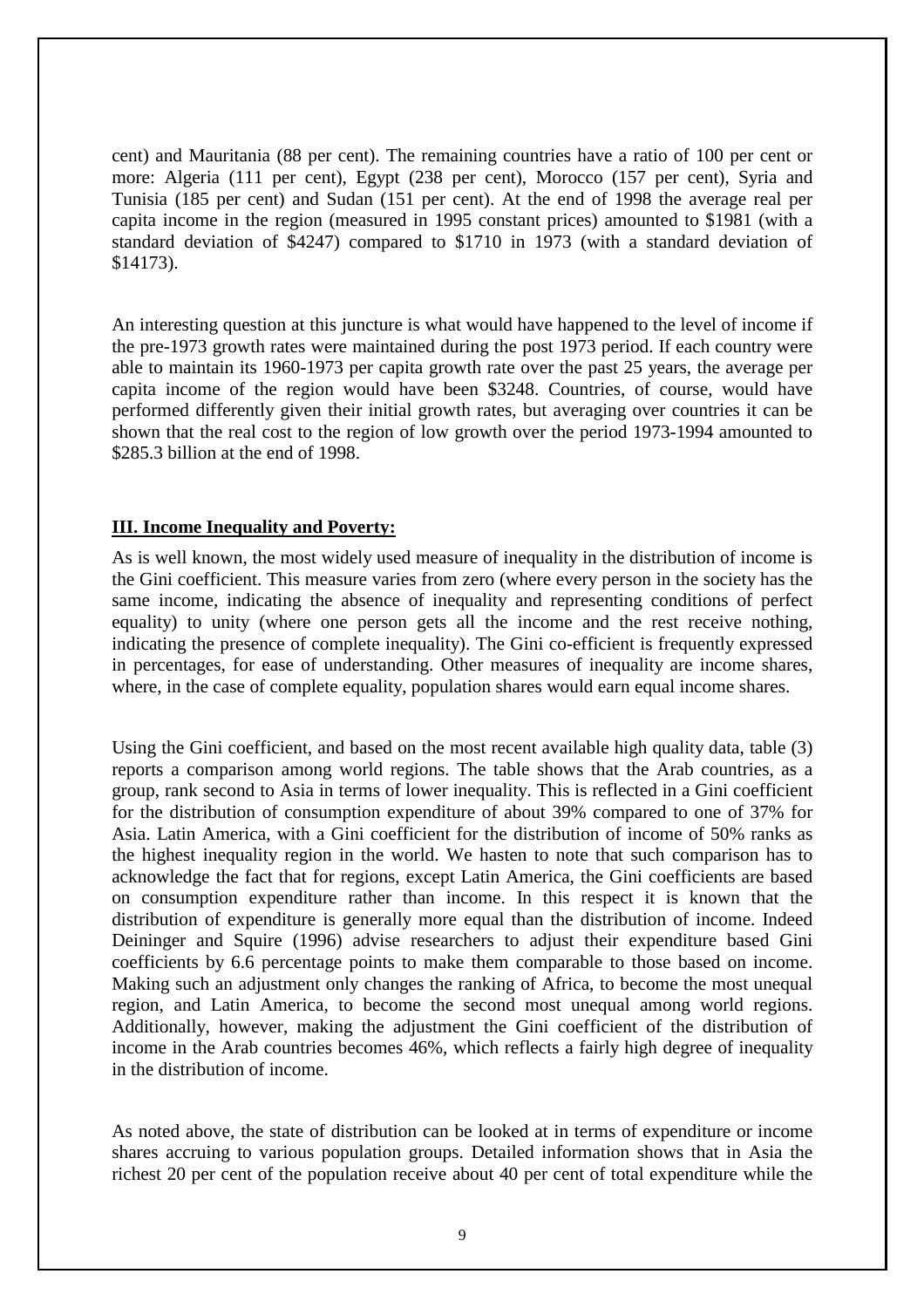poorest 20 per cent of the population receive only 9 per cent of total expenditure. At the other extreme is Africa where the richest 20 per cent of the African population receive 51 per cent of total expenditure, while the poorest 20 per cent receive only 5 per cent. In the Arab region, with an expenditure Gini coefficient of 38 per cent, the richest 20 per cent of the Arab population receive 45 per cent of total income, while the poorest 20 percent of the population receive only 6.7 per cent. Further, the share of the lowest 40 per cent of the population is only 17.69 per cent of total expenditure implying a shortfall of 22.31 per cent of total income, while the mean share of the top 20 per cent of the population is about 45 per cent, with 25 per cent of total expenditure accruing to this group as a bonus. The share of the top 20 per cent in total expenditure is about 7 times that of the poorest 20 per cent of the population.

## **Table ( 3): Income Distribution in Arab the Countries and World Regions in the 1990s (percentages)**

| <b>Region</b>         | <b>Number of Countries</b> | <b>Gini Coefficient</b> |
|-----------------------|----------------------------|-------------------------|
| <b>Arab Countries</b> | 6                          | 38.95 (3.61)            |
| Africa                | 18                         | 48.00(10.1)             |
| Asia                  |                            | 37.03 (7.2)             |
| Latin America         | 16                         | 50.38(6.7)              |
| All Countries         | 48                         | 45.83 (9.4)             |

Source: Ali and Elbadawi (2000: 12). Figures between brackets are standard deviations.

The above relatively high inequality levels are not changing over time. Thus, in line with recent results showing that, in general, income inequality does not display a time trend, few of the Arab countries have experienced insignificant changes in the distribution of income over fairly long periods of time. In this respect a quantitatively small time trend is defined as an annual change of less than 1 per cent of the country's reference Gini coefficient. A sample of four Arab countries, for which data is available shows quantitatively insignificant changes in the Gini coefficient over relatively long periods of time.

None of the four countries recorded a quantitatively important decline in expenditure inequality over a maximum period of thirty-one years. The largest decline of 10 percentage points in the Gini coefficient is recorded for Egypt over a period of 31 years at a low annual rate of decline of 0.85 per cent. Jordan and Tunisia recorded a quantitatively insignificant decline in expenditure inequality over a relatively long period of time. The increase of 0.01 percentage points in inequality over a seven years period is recorded for Morocco with an annual rate of increase of the Gini coefficient of 0.004 per cent.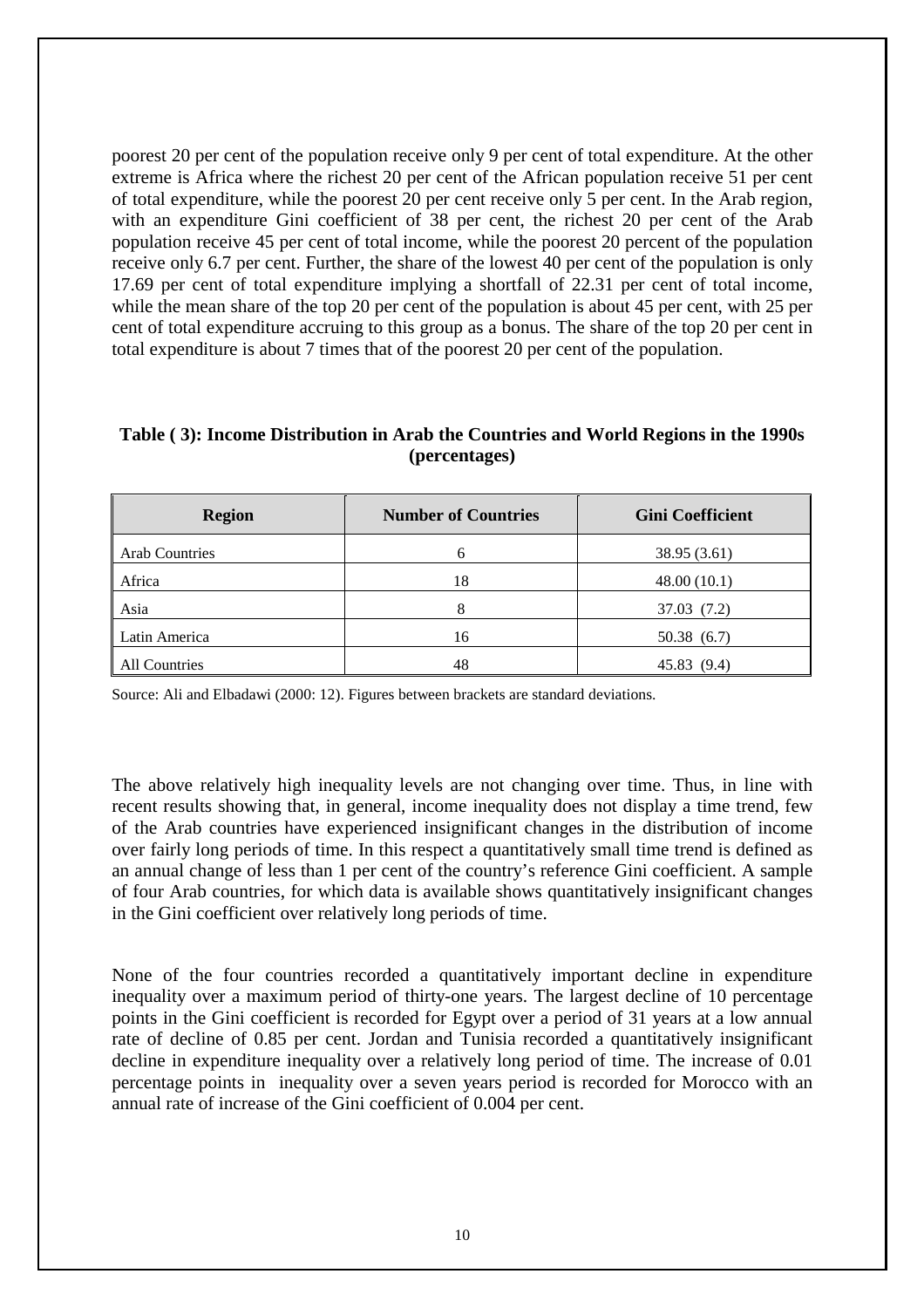## **Table (4): Quantitative Changes in the Distribution of Income for a Sample of Arab Countries**

| <b>Country</b> | Gini (1st Year) | Gini (2nd Year) | <b>Change in Gini</b><br>(Percentage<br>Points) | <b>Annual Rate of</b><br><b>Change in Gini</b><br>(per cent) |
|----------------|-----------------|-----------------|-------------------------------------------------|--------------------------------------------------------------|
| Egypt          | 42.0 (1959)     | 32.0 (1991)     | $-10.00$                                        | $-0.85$                                                      |
| Jordan         | 40.8 (1980)     | 40.7 (1991)     | $-0.10$                                         | $-0.02$                                                      |
| Morocco        | 39.19 (1984)    | 39.2 (1991)     | 0.01                                            | 0.004                                                        |
| Tunisia        | 42.3 (1965)     | 40.24 (1990)    | $-2.06$                                         | $-0.20$                                                      |

#### **[Gini Coefficients are in Percentages]**

Source: Deninger and Squire (1998).

In summary, income inequality in the Arab countries is relatively high. This relatively high inequality, however, does not seem to be changing over fairly long periods of time. These are important features in the distribution of expenditure and income especially from the perspective of the dominant analytical framework for the analysis of poverty. As is well known the dominant framework for poverty analysis is the money metric approach. Given a distribution of income this approach relies on constructing a relevant poverty line to identify the poor in society. The two major methods of constructing poverty lines are the food energy intake method and the cost of basic needs method. Both are based on the food energy intake required to lead a healthy life in a social context.

The dominant approach uses three standard measures of poverty. These are the head-count ratio, which gives the number of the poor as a ratio of total population in society, and reflects the incidence and spread of poverty in society; the poverty-gap ratio, which is defined as the gap between the average income of the poor and the poverty line appropriately weighted by the head-count ratio, and reflects the depth of poverty; and, the squared poverty-gap ratio, which is a weighted poverty-gap with weights reflecting concern for the poor in society, and reflects the severity of poverty. The head-count ratio is the most widely used and understood measure of poverty.

Table (5) reports a summary of the state of poverty in the Arab countries based on a sample of countries for which high quality data is available. Once again the table gives a comparative picture with other regions of the world.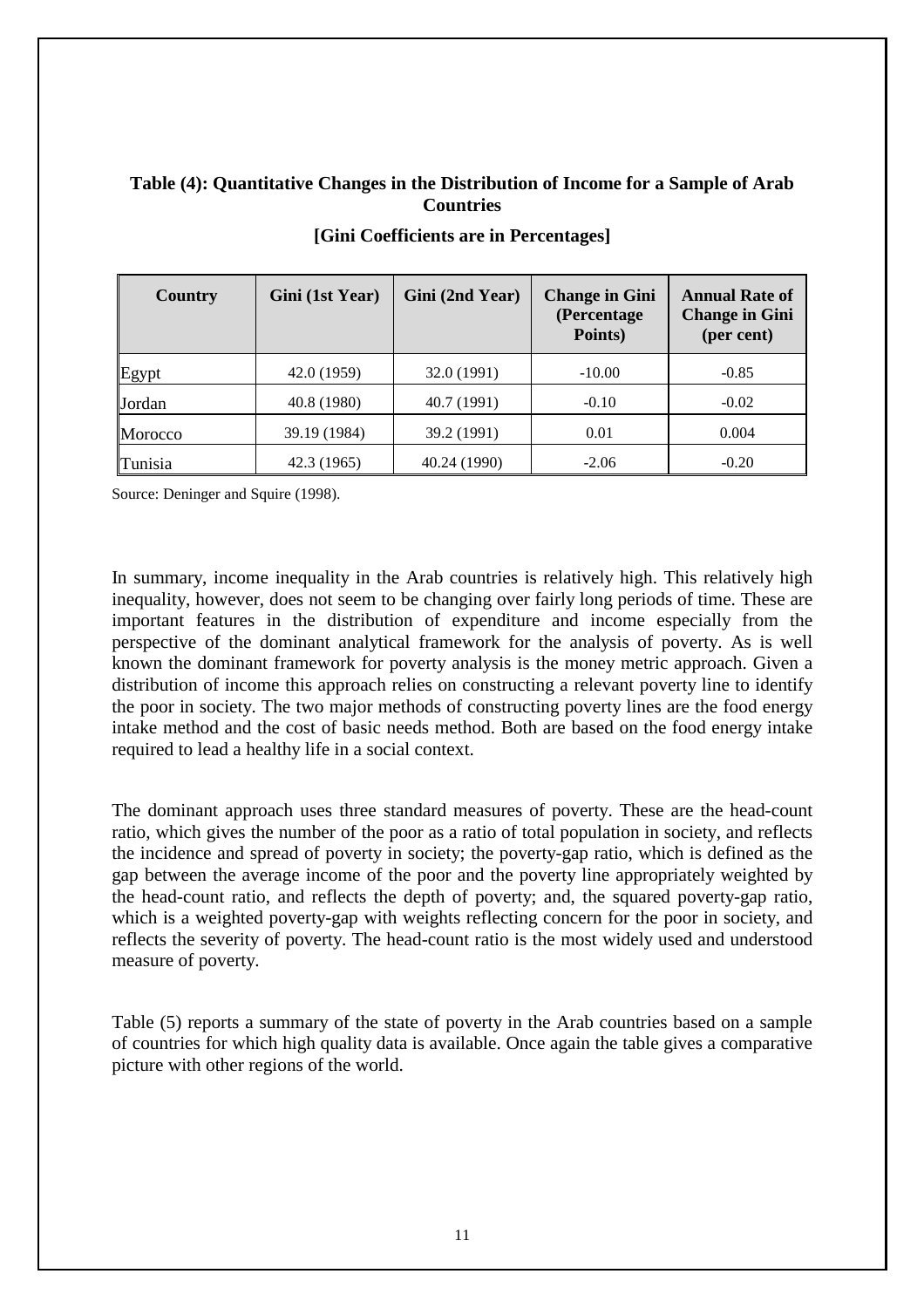| <b>Region</b>         | Number of<br><b>Countries</b> | <b>Mean</b><br><b>Expenditur</b><br>$e$ (US\$)* | <b>Poverty</b><br>Line<br>$(US$)*$ | <b>Head-count</b><br>Ratio $(\% )$ | Poverty-<br>gap<br>$Ratio(\% )$ | <b>Squared</b><br>Poverty-gap<br>Ratio $(\% )$ |
|-----------------------|-------------------------------|-------------------------------------------------|------------------------------------|------------------------------------|---------------------------------|------------------------------------------------|
| <b>Arab Countries</b> | 6                             | 115.3(45.1)                                     | 50.8(13.7)                         | 21.52(8.8)                         | 6.51(5.83)                      | 3.38(4.91)                                     |
| Africa                | 18                            | (70.4)<br>75.0                                  | 41.9(24.2)                         | 52.10 (13.8)                       | (8.1)<br>23.4                   | $13.2 \quad (5.9)$                             |
| Asia                  | 8                             | (45.6)<br>97.7                                  | 45.8 (13.4)                        | 24.72 (12.2)                       | 6.99<br>(4.3)                   | 2.95(2.0)                                      |
| Latin America         | 16                            | 172.7 (82.0)                                    | 73.6(32.7)                         | 34.83(8.6)                         | 14.40(5.0)                      | (3.6)<br>7.94                                  |
| <b>All Countries</b>  | 48                            | 109.1 (78.6)                                    | 52.0 (27.8)                        | 37.96 (16.3)                       | 15.42(9.1)                      | 8.51<br>(6.1)                                  |

Source: Ali and Elbadawi (2000: 12). \* Per person per month.

 $\overline{a}$ 

According to the results reported in table (5), about 22 per cent of the Arab population were living below a real poverty line, measured in terms of purchasing power parity prices (PPP), of \$ 56 per person per month. That implies that almost a quarter of the Arab people cannot afford to spend this amount of money to provide themselves with bare necessities. The average actual expenditure of those who fall below the real poverty line is calculated as \$35.4 per person per month. Compared to other regions, however, the Arab countries boast the lowest incidence and depth of poverty. It is only in terms of severity that they rank second to Asi $a^3$ .

The above results, on poverty in the Arab world, are confirmed by the results of UNDP's (2000) human development indicator (HDI) and the human poverty index (HPI). As is well known HDI is a composite indicator based on longevity (as measured by life expectancy at birth), educational attainment (as measured by a combination of the adult literacy rate and the combined gross primary, secondary and tertiary enrolment ratios), and the standard of living (as measured by GDP per capita in purchasing power parity). For each of these sub-indicators maximum and minimum values are determined and the sub-indicator is calculated accordingly. HDI ranges from unity (for highest human development achievement) to zero (for the lowest human development achievement). Countries are then classified into three broad groups of high human development (with an HDI in excess of 0.8), medium human development (with an HDI more than 0.5 but less than 0.8), and low human development (with an HDI less than 0.5). Similarly, the HPI is a composite index that concentrates on deprivations in the three aspects of human life already included in the HDI: longevity, knowledge, and a decent standard of living. "The first deprivation relates to survivalvulnerability to death at a relatively early age. The second relates to knowledge- being excluded from the world of reading and communication. The third relates to a decent living standard in terms of overall provisioning" (UNDP (2000: 272)). The higher the value of the index, the higher is the deprivation and hence the higher is the incidence of poverty.

 $3$  It should be noted that the sample used for the Arab countries is rather limited. Including results pertaining to Sudan, and other estimates for Egypt, the incidence of poverty in the region could change substantially given the population weights of these two countries. The ranking of the region will also change. See, for example, Fergany (1998 and 2000).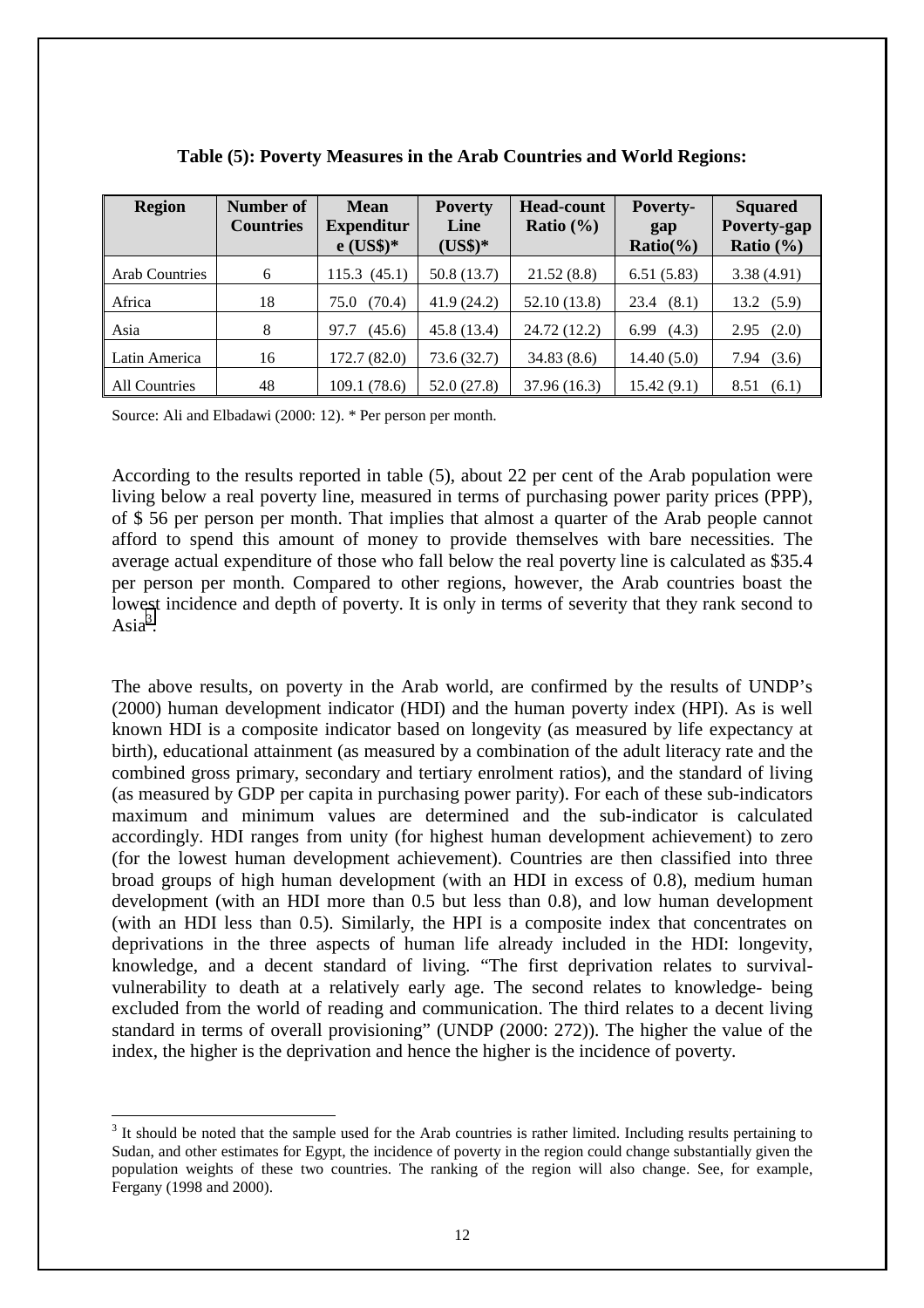According to UNDP (2000) four Arab countries belonged to the high human development category (Kuwait, with an HDI of 0.836; Bahrain, 0.82; Qatar, 0.819; and, the United Arab Emirates, 0.81). Another four Arab countries belonged to the low human development category (Sudan, with an HDI of 0.477; Mauritania, 0.451; Yemen, 0.448; and, Djibouti, 0.447). The remaining 12 Arab countries belonged to the medium human development category. For all the Arab countries the average HDI is 0.635 thus indicating that the region belongs to the medium human development category. The distribution of the Arab economic groups over the HDI is given in table (6) below.

| <b>Country Group</b> | <b>Number of Countries</b> | <b>Average HDI</b> |
|----------------------|----------------------------|--------------------|
| GCC                  |                            | 0.794              |
| <b>MOP</b>           |                            | 0.675              |
| DE                   |                            | 0.672              |
| PP                   |                            | 0.467              |

#### **Table (6): The Human Development Index in the Arab Countries: 1998**

source: UNDP (2000).

HPI is reported for a sample of 85 developing countries including 17 Arab countries. The highest HPI value of  $64.7\%$  is reported for Niger that ranks  $85<sup>th</sup>$ . For the Arab group of countries the highest value of 49.7% is recorded for Mauritania which ranks  $77<sup>th</sup>$ , followed by Yemen (49.4%, ranking 76), Morocco (38.4%, ranking 65<sup>th</sup>), Sudan (35.5%, ranking 60), Comoros (33%, ranking 57), Iraq (32.9%, ranking 56<sup>th</sup>), and Egypt (32.3%, ranking 55<sup>th</sup>). Seven Arab countries recorded HPI less than 20%. These included Jordan (with an HPI of 8.8%, ranking  $7<sup>th</sup>$ ), Bahrain (9.6%, ranking 9<sup>th</sup>), Lebanon (10.8%, ranking 13<sup>th</sup>), Qatar (13.7%, ranking 17<sup>th</sup>), Libya (15.3%, ranking 19<sup>th</sup>), UAE (17.9%, ranking 28<sup>th</sup>), and, Syria (19.3%, ranking 32). The remaining countries have an HDI in the range 20-30%.

## **IV. Production Structure:**

Economic structure refers to the relative contribution of the different sectors in the economy for production and factor use (see, for example, Robinson and Syrquin 1986). The structure of an economy could be looked at from different perspectives, such as the industrial origin of goods and services produced, the sources of income and the major occupational activities, the distribution of income among the different owners of factors of production, and the structure of demand, among others.

Structural transformation is both the process by which the composition of output and the contributions of the different sectors to GDP and employment change over time, and the forces that generate such a transformation. Studies in the patterns of economic and social development have revealed empirical regularities that are summarised as "stylised facts" of structural change over time. A recent summary of such "stylised facts" of structural change over long periods of time confirms that economies relying on the primary sectors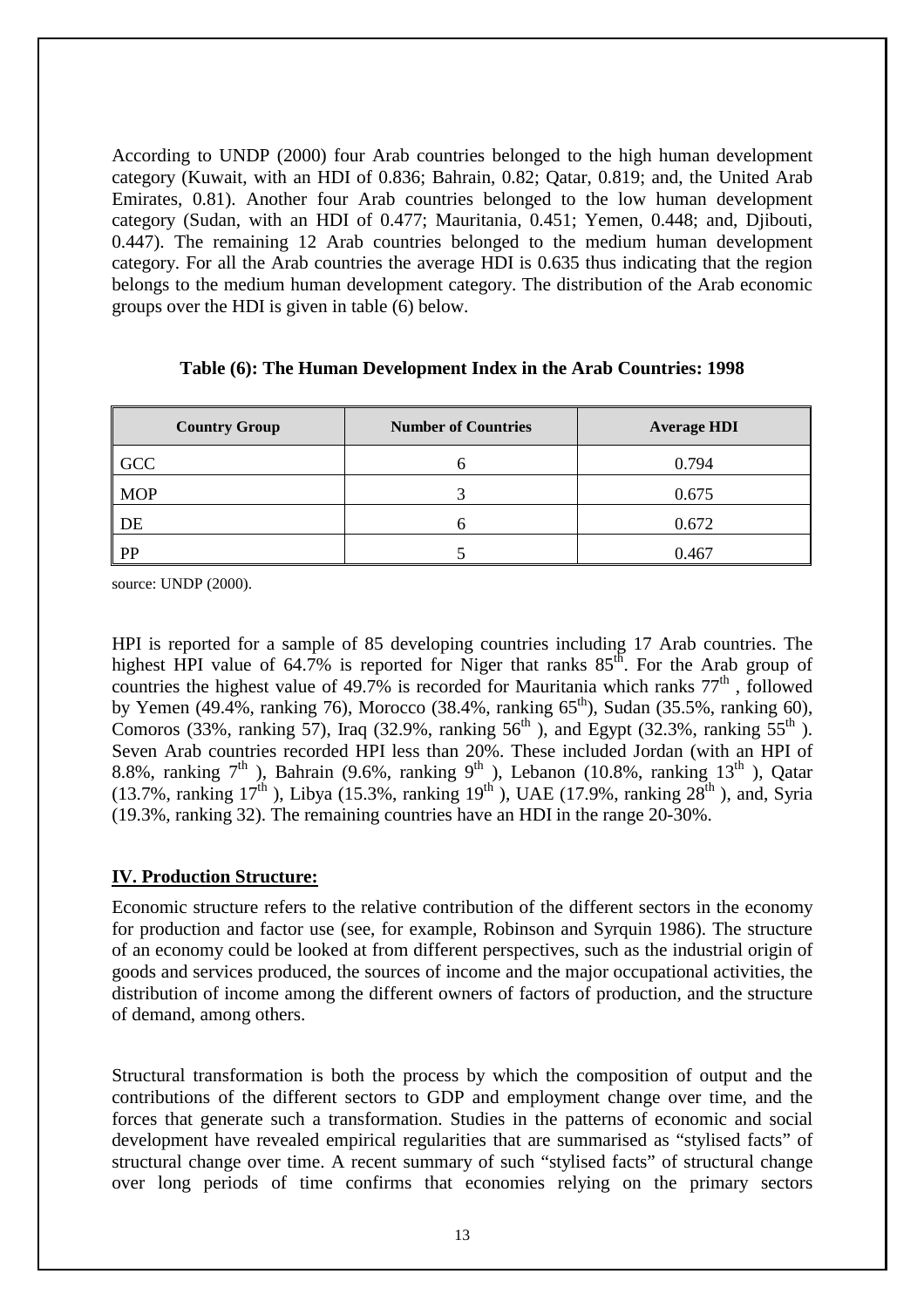(agriculture/minerals) in production and employment graduate to ones where manufacturing and the service sectors dominate, and that such transformations follow a non-linear pattern (Kongsamut, Rebelo and Xie 1999). Initially, the employment and GDP shares of agriculture and services decline, while those of manufacturing increase. During the intermediate stages, the shares of manufacturing and agriculture continue to increase and decrease, respectively. In contrast, the shares of the services sector reach their turning points and start to increase. These trends continue into later stages of development, within which the shares of manufacturing attain their turning points and stabilise.

It is also observed that decreases in output and employment shares do not result from an absolute decline in their output. On the contrary, the output of the different sectors will continue to increase at an increasing rate and that the decline in their relative share in GDP is due to differential growth rates. During the early stages of development, the manufacturing industries grow at a much faster rate than agriculture and services as a result of which its share both in GDP and employment increases. As the economy advances to higher stages, the growth rate of the service sector dominates over the other two.

Over the last four decades, there has been a significant structural shift in the Arab economies, broadly consistent with the historically observed development experience of the declining share of the agricultural sector. However, the nature and composition of structural transformation in the region depict important departures from the general trend, with significant implications and repercussions on the internal sustainability and future development of the region. The first and most significant deviation relates to the nature of the transformation observed in the Arab economies. The share of agriculture in GDP declined from 26 per cent during the decade of the 1960s to 18 per cent at the end of the century. However, the decrease in the share of agriculture in GDP by 31 per cent was not due to significant growth of the industrial sector in general, and those of the manufacturing industries in particular. The share of industry increased marginally from 26 per cent to 30 per cent of GDP during the intervening decades, while the share of the manufacturing industries grew from 9 per cent in the 1960s to 15 per cent at the end of the century.

| Category     | Agriculture, value added<br>$\frac{6}{6}$ of GDP) |           | Industry, value added<br>$(\%$ of GDP) |           | Services, etc., value added<br>$(\%$ of GDP) |           |
|--------------|---------------------------------------------------|-----------|----------------------------------------|-----------|----------------------------------------------|-----------|
|              | 1960-1969                                         | 1990-1998 | 1960-1969                              | 1990-1998 | 1960-1969                                    | 1990-1998 |
| <b>MOP</b>   | 12.07                                             | 12.33     | 37.24                                  | 47.63     | 50.69                                        | 40.04     |
| <b>GCC</b>   | 18.98                                             | 2.63      | 55.27                                  | 50.31     | 25.75                                        | 47.06     |
| DE           | 21.42                                             | 16.55     | 23.60                                  | 28.62     | 54.98                                        | 54.83     |
| PP           | 39.04                                             | 30.04     | 28.23                                  | 23.44     | 32.73                                        | 46.52     |
| Average      | 25.56                                             | 17.70     | 33.38                                  | 34.29     | 41.06                                        | 48.02     |
| S. Deviation | 20.01                                             | 17.21     | 18.47                                  | 13.75     | 15.19                                        | 11.05     |

## **Table (7): Structure and Structural Transformation of the Arab Economies:1960-1998 (per cent of GDP)**

Source: Calculated from World Bank (2000), World Development Indicators on CD-ROM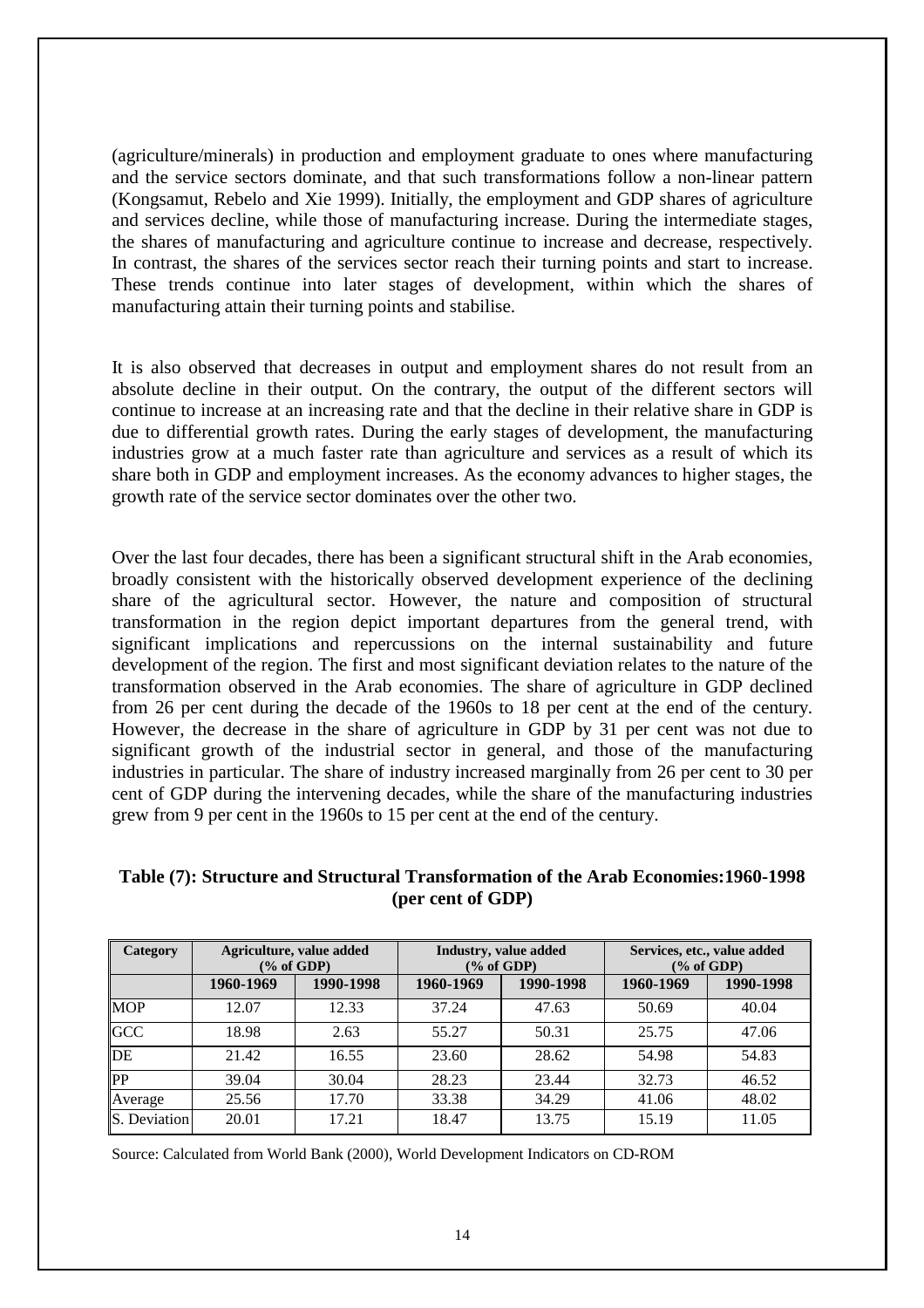The major beneficiary of the decline in agriculture was the service sector, whose share in GDP increased from 41 per cent to 48 per cent. This pattern of structural transformation is not consistent with the historical observation of moving from agriculture to industry and finally to services. The predominance of the service sector in the economies of Arab countries at this stage of their development is indicative of a structural problem, which is further confirmed by the pattern of sectoral employment.

| Country              | <b>Agriculture</b> |      | <b>Industry</b> |      | <b>Services</b> |      |
|----------------------|--------------------|------|-----------------|------|-----------------|------|
|                      | 1980               | 1990 | <b>1980</b>     | 1990 | 1980            | 1990 |
| <b>MOP</b>           | 32.2               | 21.1 | 24.3            | 24.4 | 43.6            | 54.5 |
| <b>GCC</b>           | 17.8               | 12.7 | 28.0            | 30.4 | 54.2            | 56.7 |
| DE                   | 46.0               | 33.4 | 23.0            | 25.3 | 42.5            | 47.5 |
| PP                   | 59.2               | 50.9 | 13.5            | 15.3 | 27.4            | 33.8 |
| Average (Unweighted) | 40.2               | 32.0 | 21.2            | 23.3 | 40.7            | 46.1 |
| S. Deviation         | 27.7               | 25.9 | 9.4             | 10.8 | 20.9            | 19.9 |

**Table (8): Employment By Sector in 1980 and 1990 (Per cent of total labour force)** 

Source: ILO (1999), Key Indicators of Labour Markets

 $\overline{a}$ 

At the end of the century, 32 per cent of the region's labour force was engaged in agriculture while the agriculturally dependent population remains very high. The agricultural dependent labour force rises to 42 per cent if the GCC and MOP sub-regions are excluded (table (8)). Services are, admittedly, important inputs in the production of commodities and their increase in quantity, quality and diversity facilitates resource use and efficiency. But the issue of its appropriate size at different levels of development remains unsettled.

Using data from the World Bank and the OECD, Easterly et al (1994) attempt to develop an international norm for the appropriate size of services at different levels of development. They suggest that service sector shares of 50 per cent and above in GDP are appropriate for countries in the middle and upper income countries. This implies that for low-income developing countries the size of the service sector should be lower than this level.

Similarly, the regression results of Kongsamut, Rebelo and Xie (1999) imply that the current employment and output shares of the services sector (28 percent and 50 percent, respectively) correspond to the real per capita income levels of US\$2441 and US\$4024, respectively.<sup>4</sup> Both are significantly higher than the region's average real per capita of US\$1841 in 1998. In short, it is safe to conclude that the significant contribution of services to output, the relatively high employment share of agriculture, and the limited role of manufacturing in the Arab world are not consistent with the stage of development of the region. Rather, they reflect to a large measure the distortion in the productive structure of Arab economies as they enter the  $21<sup>st</sup>$  century.

 $4$  All the regression results in this section refer to those obtained by Kongsamut, Rebelo and Xie (1997).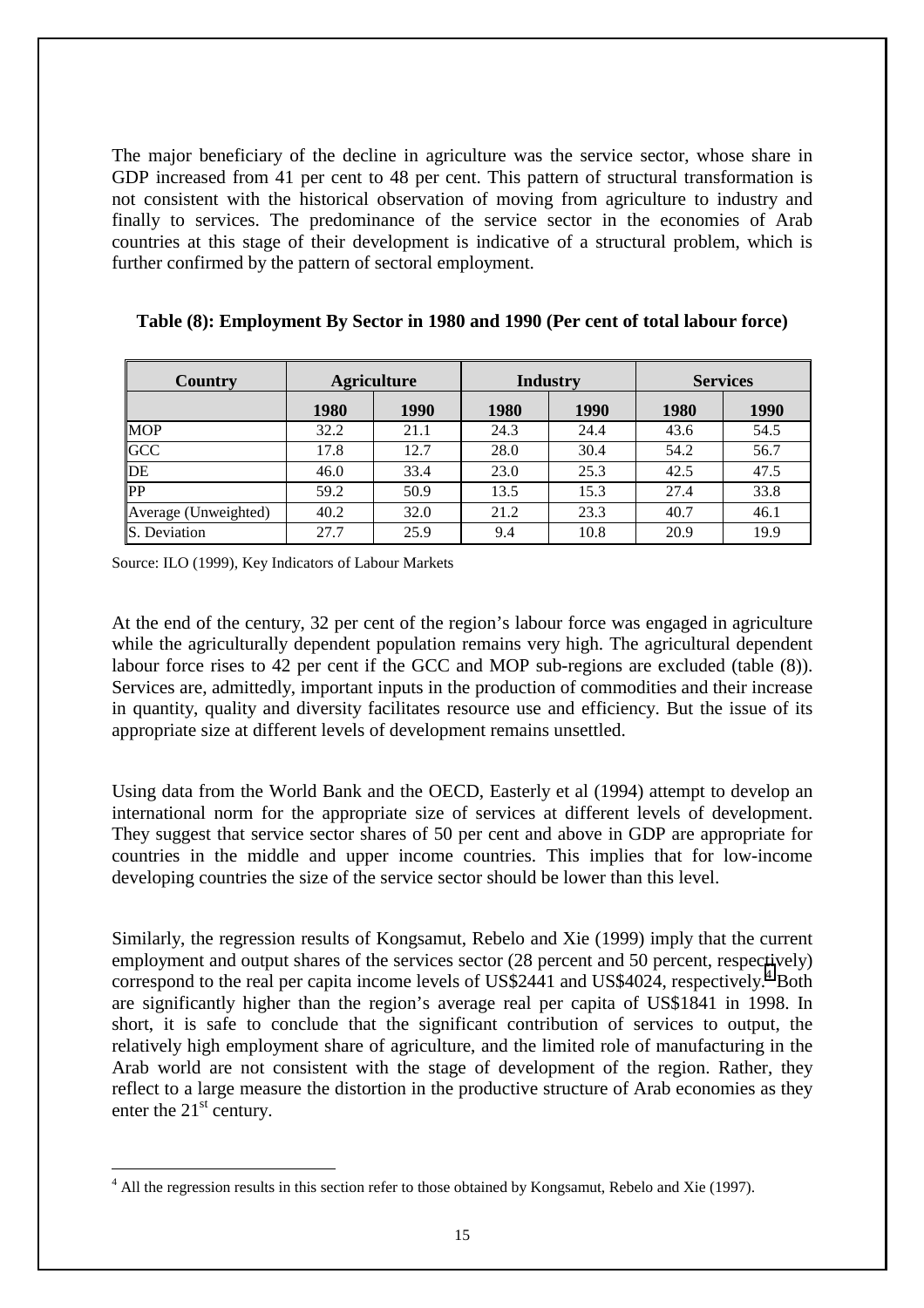Finally, it is also instructive to examine the potential speed of productive structural change in the Arab region on the basis of the regression results and alternative and actual growth rates. The estimated parameters locate the turning point for the employment share of manufacturing at the real per capita GDP of US\$5224. This level of income can thus be used as criterion to determine whether an economy has achieved a relatively mature productive structure.

How quickly will Arab economies achieve this status? Table (9) reports the relevant results using the level of per capita GDP of 1998 and the maximum annual average growth rate during the 1960-98 period. It is rather disappointing to note that the target income level can be achieved in the Arab world after a decade of growth at the rate of 11.25 percent per annum – the maximum rate at which real per capita GDP grew during 1961-98 period. The outcome is even more troubling if the growth rate is lowered to the average growth rate that prevailed during the 1961-98 period. The same dismal picture emerges in relation to the performance at the sub-regional and country levels. However, the fact that Saudi Arabia, United Arab Emirates, Bahrain, and Oman have achieved the required level of income in 1965, 1973, 1980 and 1985 respectively show that there is a major role to be played by a wealth effect where the discovery, and utilization, of natural resources helps countries to jump over various income thresholds .

| <b>Country/Region</b> | GDP per capita (1998) | <b>Maximum Growth rate of</b><br>GDP per capita (1960-1998) | <b>Number of Years required to</b><br>achieve target level of per<br>capita GDP of US\$5224 |
|-----------------------|-----------------------|-------------------------------------------------------------|---------------------------------------------------------------------------------------------|
| Algeria               | 1521                  | 0.3162                                                      | 4                                                                                           |
| Egypt                 | 1146                  | 0.1218                                                      | 13                                                                                          |
| Jordan                | 1491                  | 0.1992                                                      | $\overline{7}$                                                                              |
| Morocco               | 1388                  | 0.1029                                                      | 14                                                                                          |
| Syria                 | 1209                  | 0.207                                                       | 8                                                                                           |
| Tunisia               | 2283                  | 0.1583                                                      | 6                                                                                           |
| Djibouti              | 742                   | 0.0348                                                      | 57                                                                                          |
| Lebanon               | 2999                  | 0.3549                                                      | $\overline{2}$                                                                              |
| Yemen                 | 254                   | 0.025                                                       | 122                                                                                         |
| Mauritania            | 478                   | 0.2511                                                      | 11                                                                                          |
| Comoros               | 403                   | 0.0572                                                      | 46                                                                                          |
| Sudan                 | 296                   | 0.2274                                                      | 14                                                                                          |
| Arab                  | 1841                  | 0.1115                                                      | 10                                                                                          |

#### **Table (9): Maximum Growth Performance and Required Number of Years to Achieve Manufacturing Sector Maturity**

Source: Computed from World Bank (2000)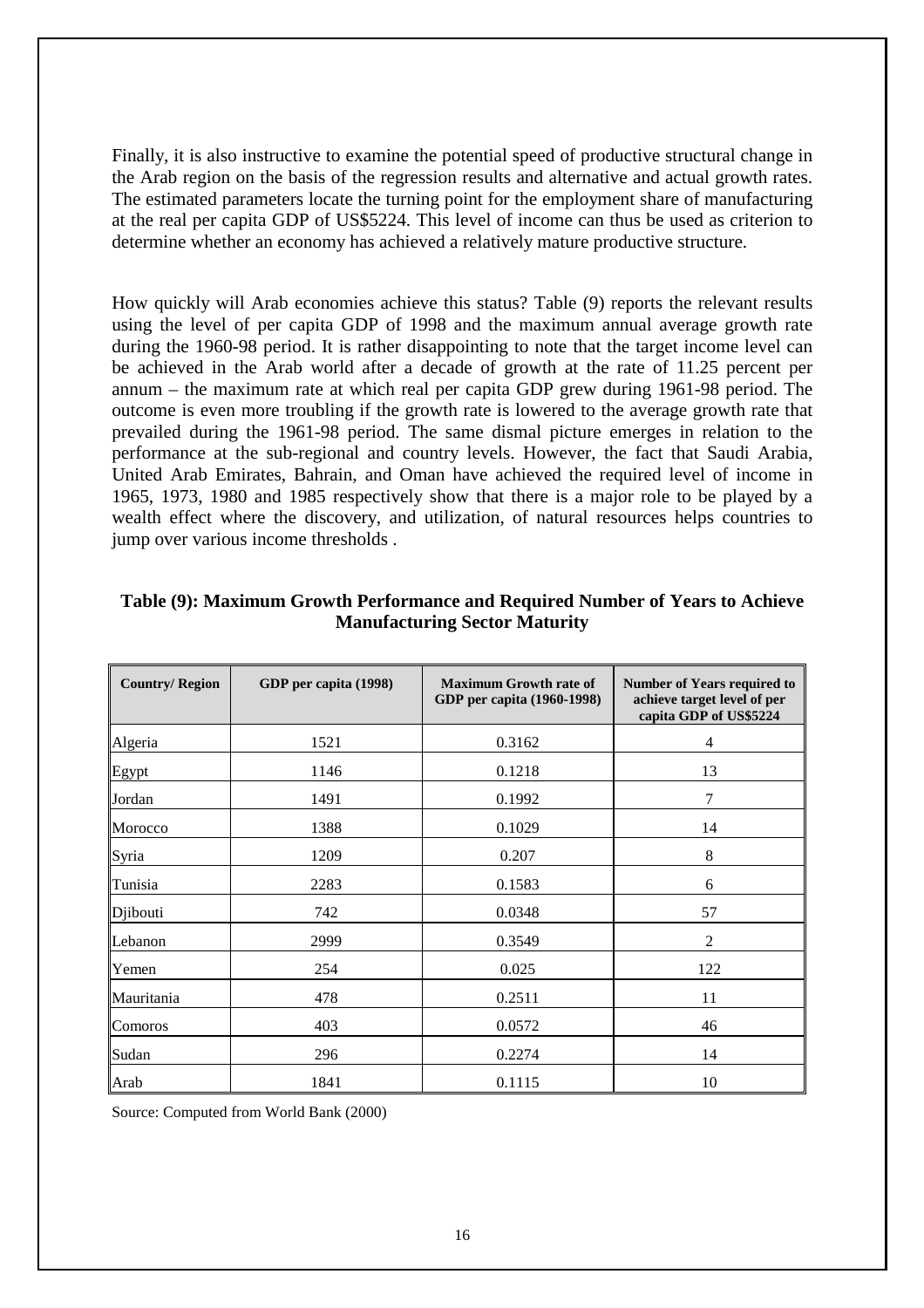Note: Real per capita GDP figures are at 1995 constant US\$.The message derived from the above is that if Arab countries are to achieve a modern and diversified productive structure, they have to grow at rates much higher than those recorded in recent years. The extent of the task can be gauged via the same procedure used to obtain the length of time required to achieve the target level of real per capita GDP. Two scenarios are built in this manner (table (10)). The first envisages the attainment of the target income level within 25 years and determines the growth rates required. According to the results, per capita GDP in the Arab economy needs to grow by 4.26 per cent annually to realise the desired objective. Except for the GCC group, the three other sub-regions need to grow at higher rates. At the country level, the required growth rates are much more varied and range from a low of 2.24 percent for Lebanon to a high of 12.9 per cent for Yemen.

The second scenario uses the 3.72% growth rate of per capita real GDP required to reduce poverty by half by 2015. If all Arab countries manage to grow at that rate the region will reach the target income level in 29 years. Again sub-regional and country performances vary.

| <b>Country</b>        | GDP per capita (1998) | <b>Average Annual Growth</b><br><b>Rates of Real Per Capita</b><br><b>GDP Required to Achieve</b><br><b>Manufacturing Maturity</b><br>in 25 Years* $(\% )$ | <b>Required Number of</b><br>Years** |
|-----------------------|-----------------------|------------------------------------------------------------------------------------------------------------------------------------------------------------|--------------------------------------|
| Algeria               | 1521                  | 5.06                                                                                                                                                       | 34                                   |
| Egypt                 | 1146                  | 6.26                                                                                                                                                       | 42                                   |
| Jordan                | 1491                  | 5.14                                                                                                                                                       | 34                                   |
| Morocco               | 1388                  | 5.44                                                                                                                                                       | 36                                   |
| Syria                 | 1209                  | 6.03                                                                                                                                                       | 40                                   |
| Tunisia               | 2283                  | 3.37                                                                                                                                                       | 23                                   |
| Djibouti              | 742                   | 8.12                                                                                                                                                       | 53                                   |
| Lebanon               | 2999                  | 2.24                                                                                                                                                       | 15                                   |
| Yemen                 | 254                   | 12.86                                                                                                                                                      | 83                                   |
| Mauritania            | 478                   | 10.04                                                                                                                                                      | 65                                   |
| Comoros               | 403                   | 10.79                                                                                                                                                      | 70                                   |
| Sudan                 | 296                   | 12.17                                                                                                                                                      | 79                                   |
| <b>Arab Countries</b> | 1841                  | 4.26                                                                                                                                                       | 29                                   |

#### **Table (10): Growth Scenarios and Required Number of Years to Achieve Manufacturing Sector Maturity**

Source: Own Calculation

\* The average annual growth rates of real per capita GDP required to achieve the target level of realer capita GDP of US\$5224 within twenty-five years;

\*\* Number of years required to achieve the target level of real per capita GDP of US\$5224 with the annual growth rate of 3.72 percent – the growth rates of per capita real GDP required to reduce poverty by half by 2015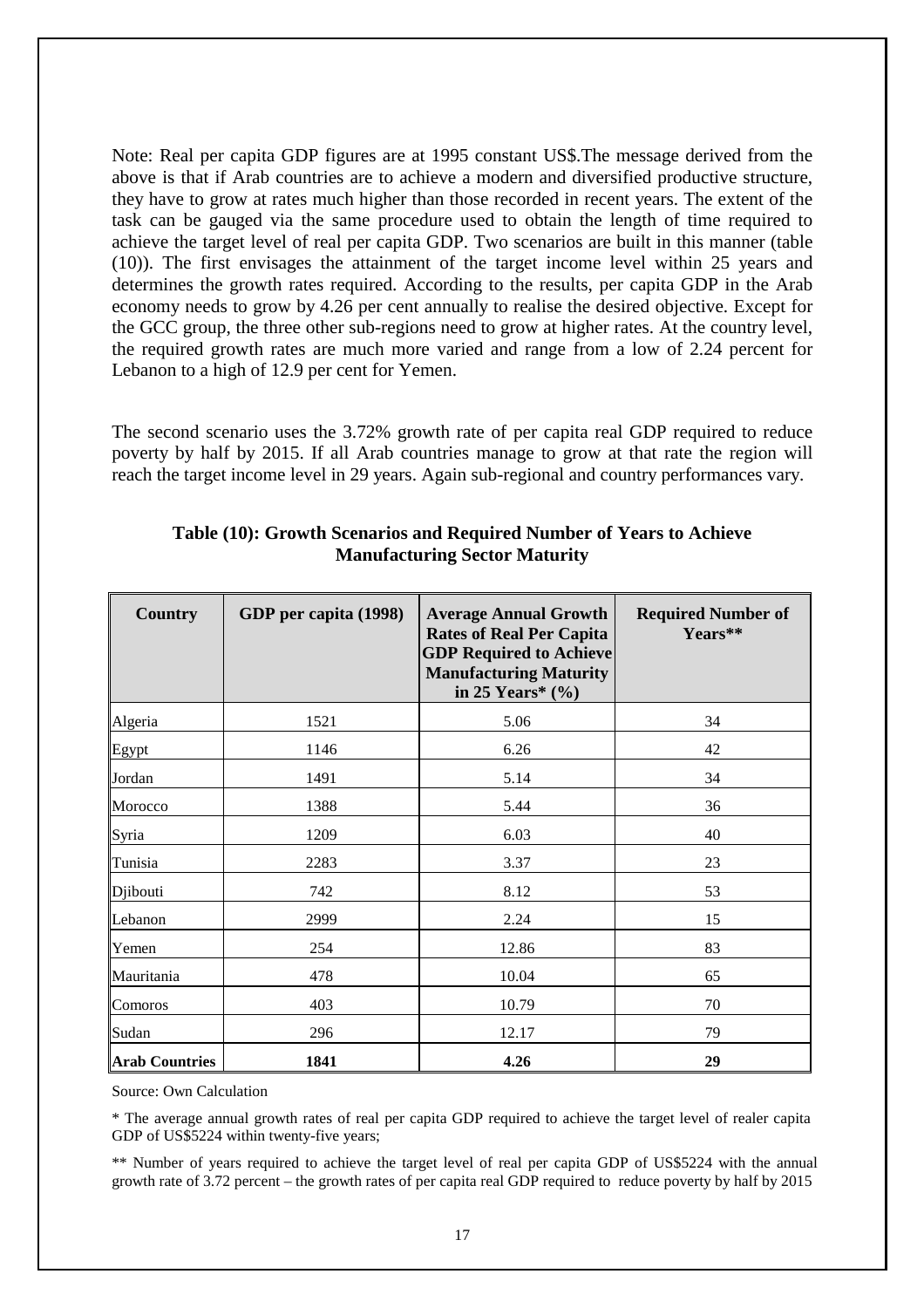Obviously the circumstances of Arab countries are unlikely to remain unchanged. In fact, these countries experienced significant changes in their recent past, some of which, including political and economic reforms, have been in part initiated by the countries themselves and are for the better. Others resulted from the dynamics of the international economy. Particularly important, in this respect, are the deepening globalisation and the information revolution.

### **V. Investment:**

As noted in the introduction, one of the fundamental determinants of long-run growth, and hence internal sustainability, is investment. In this respect it is important to note that a number of Arab countries are known to have engineered an investment transition prior to the early 1980s. An investment transition is defined as a sustained increase in the investment rate (investment/GDP ratio) of five percentage points or more. To capture the concept of sustained increase "a country is said to undergo an investment transition in year T if the three-year moving average of its investment rate over an eight year period starting at T+1 exceeds the five-year average of its investment rate prior to T by five percentage points or more"(Rodrik 1999: 58).

Applying the above definition for a sample of developing countries, excluding major oil exporting countries as well as cases in which the post-transition investment rate remains below 10 percent, yielded 47 episodes of investment transitions. About 17 per cent of these transition episodes are for Arab countries. Table (10) reports the relevant results for the 8 Arab countries involved. It should be noted that three of these transitions occurred prior to 1973 period (Morocco, Somalia and Syria), two in 1973 (Egypt and Jordan), two in 1974 (Mauritania and Tunisia) and one in 1975 (Yemen).

| Country    | <b>Transition Year</b> | <b>Average Investment/GDP Ratio</b> |               |  |
|------------|------------------------|-------------------------------------|---------------|--|
|            |                        | 5 years prior                       | 5 years after |  |
| Egypt      | 1973                   | 0.130                               | 0.290         |  |
| Jordan     | 1973                   | 0.183                               | 0.324         |  |
| Mauritania | 1974                   | 0.213                               | 0.345         |  |
| Morocco    | 1969                   | 0.113                               | 0.178         |  |
| Somalia    | 1972                   | 0.120                               | 0.230         |  |
| Syria      | 1972                   | 0.136                               | 0.259         |  |
| Tunisia    | 1974                   | 0.217                               | 0.299         |  |
| Yemen      | 1975                   | 0.176                               | 0.355         |  |

## **Table (10): Arab Countries with Investment Transitions**

Source: Dani Rodrik (1999)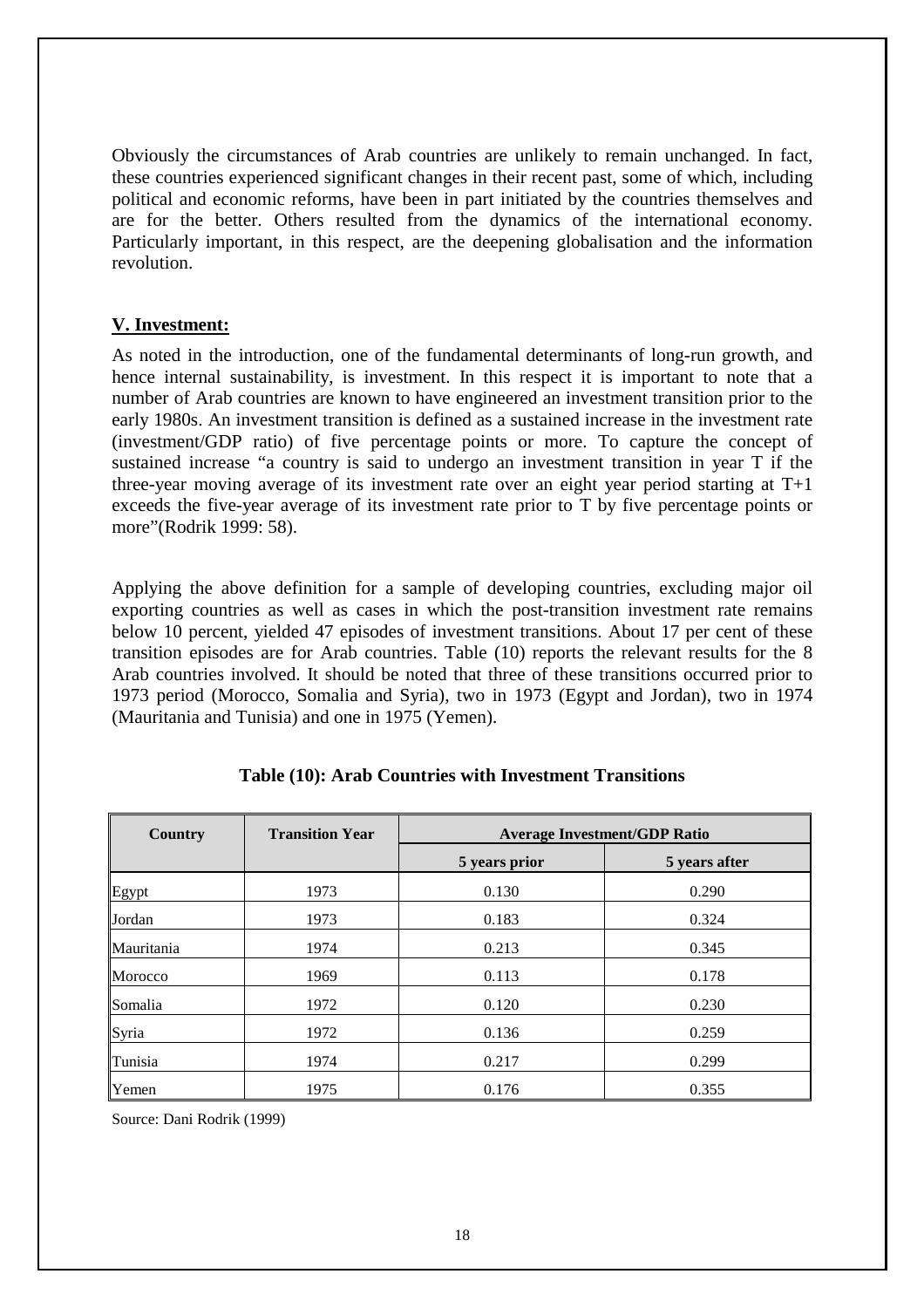Investment transitions are known to be associated with significant increases in economic growth. In particular, it was shown that countries that experience an investment transition go from a growth rate which is 0.8 percentage points less than world average to one that is 1.4 percentage points more than that average. The growth difference is a significant 2.2 percentage points. As is well known, only a few Arab countries were able to preserve these growth gains in the wake of the external shocks of the early 1970s, and that in most Arab countries, the gains were eventually reversed while the investment rate remained high. Lower growth rates and high investment rates translate into relatively high incremental capital output ratios (or lower rates of return to capital) indicating inefficient use of capital. One possible explanation of the inability of Arab countries to preserve the growth gains contingent upon experiencing an investment transition is the absence of social institutions to resolve conflicts arising from external shocks. However, it is also a well documented, and robust, result in the literature evaluating first generation economic reforms that these policy packages have lead to a decline in investment rates (see, for example, Elbadawi (1992)).

To further probe the issue of the current state of the capitalisation of the region, and the behaviour of the investment rate following the external shocks of the early 1970s, we compiled the available information on investment rates over the period 1974-1998. For all sub-regions the investment rate has declined over the period (table (11)). In what follows we shall take the average investment rate for the period 1990-1998 as representing the initial conditions of the region.

| <b>Region</b>  | 1974-1980 | 1981-1990 | 1990-1998 |
|----------------|-----------|-----------|-----------|
| MOP*           | 44.0      | 33.3      | 28.8      |
| <b>GCC</b>     | 29.3      | 25.5      | 19.6      |
| DE             | 29.7      | 26.2      | 25.2      |
| PP*            | 20.3      | 24.3      | 18.5      |
| Simple Average | 28.7      | 26.0      | 22.2      |
| S. Deviation   | 8.88      | 4.56      | 4.75      |

**Table (11): Investment Rates in Arab Countries: 1974-1998: (percentages)** 

Source: World Bank (2000)

\*The corresponding figures stand only for one country

The behaviour of the investment rate varied between groups and countries. While almost all of the country groups in the sample recorded a decline between the first period and the end period, the primary producers recorded an increase in the second period before recording a decline. At the country level, it was only Kuwait, out of the 12 countries in the sample, that recorded an increase in the investment rate. The other 11 countries registered a decline in the end period as compared to the first period. These include Algeria, for which the average investment rate declined from 44.0 per cent of GDP for the period 1974-1980 to 28.8 per cent for the period 1990-1998; Bahrain (from 46.1 per cent to 18.1 per cent); Oman (from 30.0 per cent to 16.6 per cent); Saudi Arabia (from 23.2 per cent to 20.7 per cent); United Arab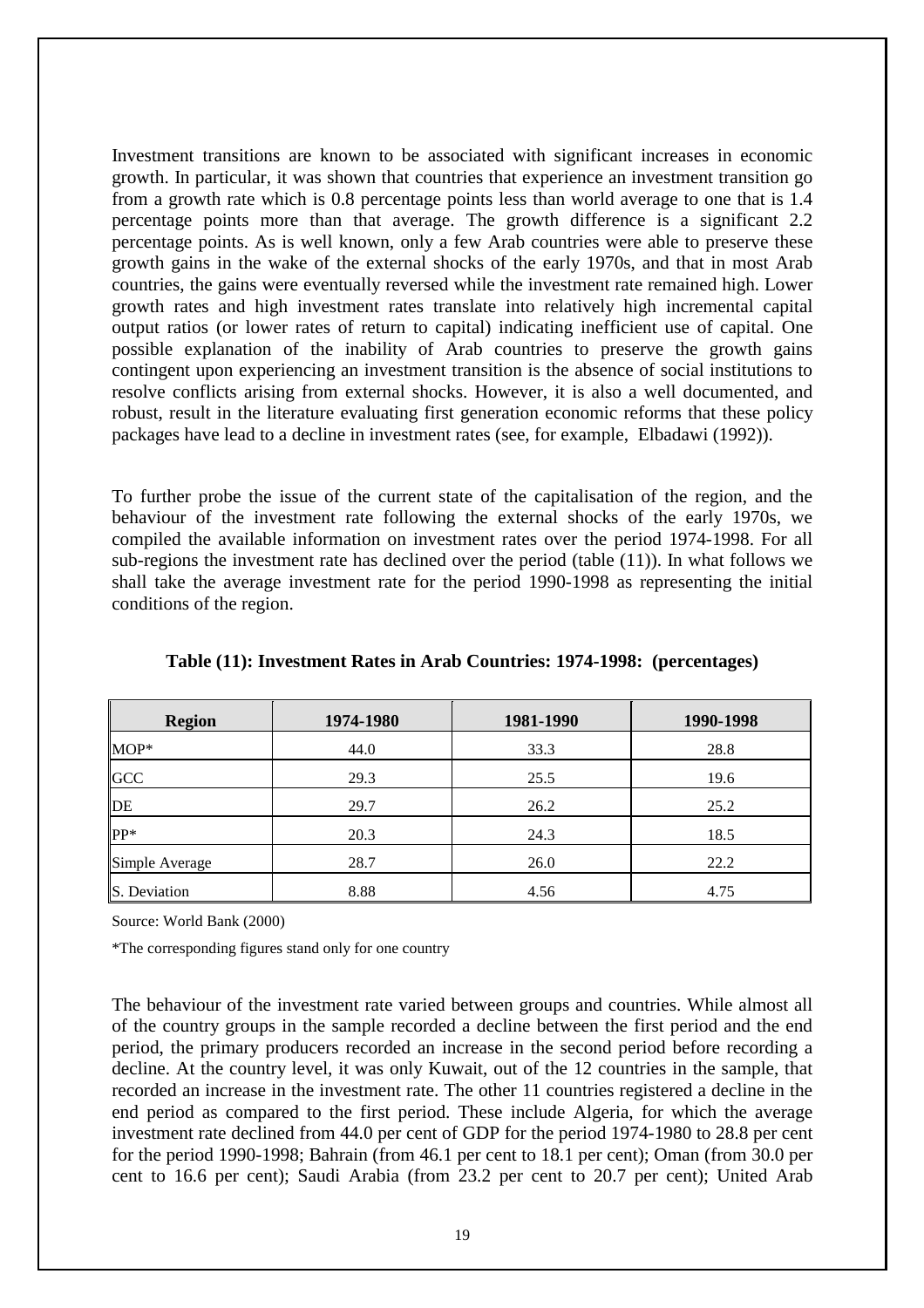Emirates (from 31.6 per cent to 23.1 per cent); Egypt (from 29.3 per cent to 19.4 per cent); Jordan (from 35.7 per cent to 31.2 per cent); Morocco (from 26.0 per cent to 22.1); Syria (from 28.3 per cent to 24.9 per cent); Tunisia ( from 29.2 per cent to 28.5); and Mauritania (from 20.3 per cent to 18.5 per cent).

Given the above declining trends in investment rates, it may be important to note the required investment rates to achieve the international development goal of reducing poverty by half by the year 2015. Table (12) reports the required investment rates and compares them with the initial investment rates as the region enters the  $21<sup>st</sup>$  century.

| Country               | <b>Required GDP</b><br>Growth Rate $(\% )$ | $ICOR*$ | <b>Required Investment</b><br>Rate | <b>Initial Investment</b><br>Rate** |
|-----------------------|--------------------------------------------|---------|------------------------------------|-------------------------------------|
| Algeria               | 5.18                                       | 3.28    | 17.00                              | 28.8                                |
| Egypt                 | 6.02                                       | 5.34    | 32.14                              | 19.4                                |
| Jordan                | 6.45                                       | 2.53    | 16.30                              | 31.2                                |
| Mauritania            | 8.35                                       | 9.06    | 75.57                              | 18.5                                |
| Morocco               | 5.83                                       | 2.27    | 13.20                              | 22.1                                |
| Tunisia               | 5.88                                       | 2.66    | 15.64                              | 28.5                                |
| Yemen                 | 8.33                                       | 4.41    | 36.76                              | 20.5                                |
| <b>Arab Countries</b> | 5.70                                       | 3.64    | 20.78                              | 23.7                                |

### **Table (12): Initial Investment Conditions and Required Investment Rates to Reduce Poverty by Half by 2015**

Source: Own Computation

\*Incremental capital output ratio

\*\*Average of the period 1990-1998.

Different sub-regions have different investment requirements According to the results reported in table (12) the required investment to enable a GDP growth rate of 6 percent per annum for the whole region would be about 21 per cent of GDP. This needs to be compared with the reported initial investment rate of 23.7 per cent of GDP as the region enters the  $21<sup>st</sup>$ century. Although the region as a whole is in the fortunate position of having an initial investment rate (23.7%) in excess of that required rate of investment (20.8%) to achieve a GDP growth rate of 5.7 per cent, three countries out of seven: Egypt, Mauritania and Yemen have initial investment rates that fall short of the investment rates required to reduce poverty by half by the year 2015.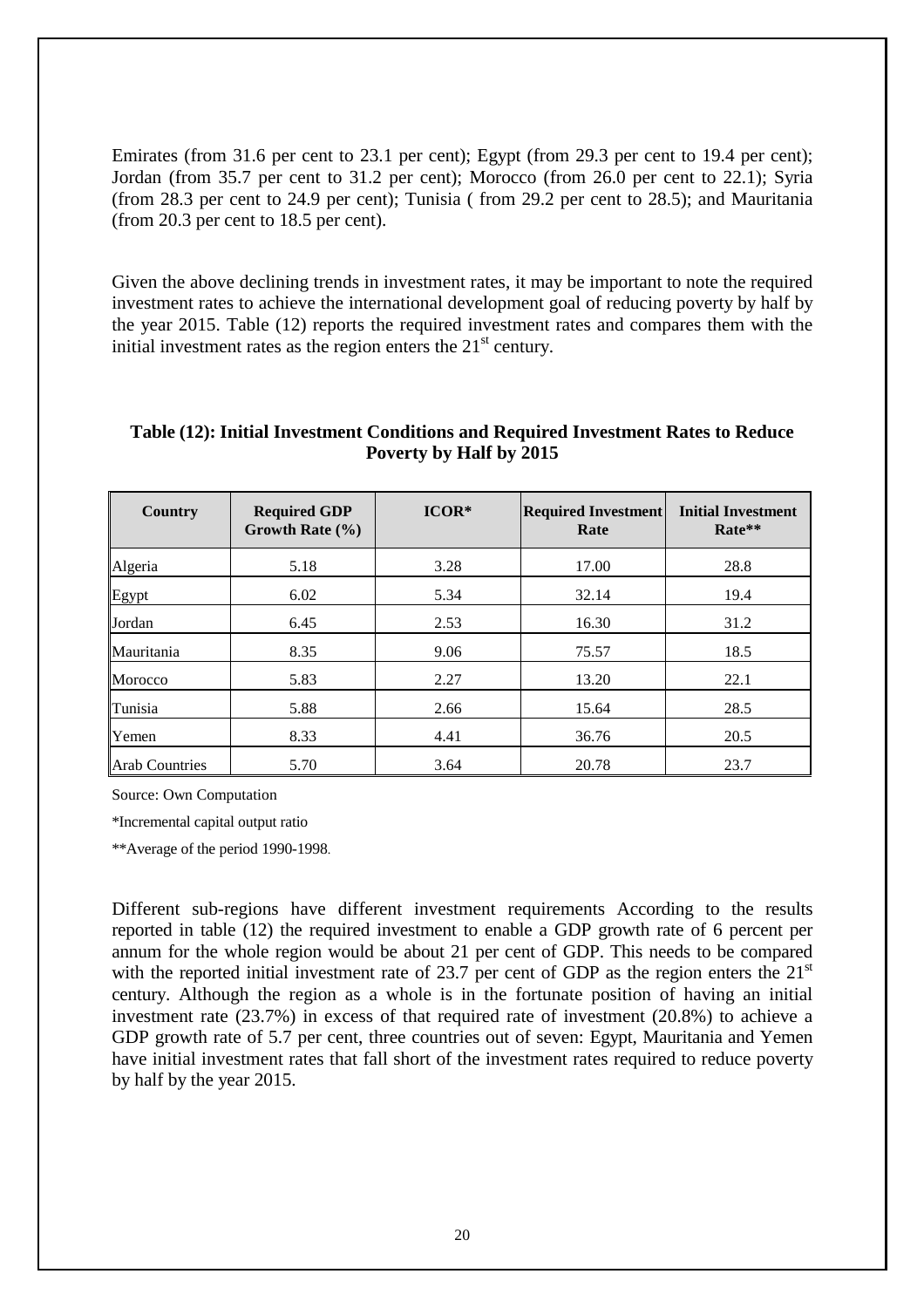#### **VI. Institutions:**

It is generally acceptable that development is brought about in the context of developmentally oriented societies. A recent consensus seems to have emerged on the major features of an ideal growth and development society. Such a society is seen as one which: (a) would know how to operate, manage, and build the instruments of production and to create, adapt and master new techniques on the technological frontier; (b) would be able to impart this knowhow to the youth by formal education or by apprenticeship; (c) would employ, promote and demote workers on the basis of competence and relative merit; (d) would afford opportunity to individuals or collective enterprise and encourage initiative, competition and emulation (see Landes (1998)). Such ideal societies are said to have social and political institutions that would secure rights of private property and personal liberty; enforce contracts; provide stable, responsive, honest, transparent and accountable governments; allow for social and geographic mobility; and evolve a more equal distribution of income supporting a large middle class. Thus the above definition makes it very clear that institutions are central to the ideal growth and development societies.

According to North (1990: 3-5) institutions "are the rules of the game in a society or, more formally, are the humanly devised constraints that shape human interaction. In consequence they structure incentives in human exchange, whether political, social, or economic. Institutional change shapes the way societies evolve through time and hence is the key to understanding historical change". According to this understanding institutions include any form of constraint that human beings devise to shape human interaction. These constraints could be formal (such as the rules devised by human beings) or informal (such as conventions or codes or customs). Institutions affect the performance of the economy by their effect on the costs of exchange and production. In addition to North's institutional and historical approach, a recent strand of empirical growth literature has found strong, and robust, support for the centrality of institutions in explaining differences in performance between countries (see, for example, Hall and Jones (1999) and Acemoglu, Johnson and Robinson (2000)).

In the recent empirical literature "institutions" are looked at in terms of a number of measures reported by the Political Risk Services Group (PRS) which constructs the famous International Country Risk Guide (ICRG). The ICRG risk rating system assigns a numerical value (called risk points) to a predetermined range of risk components according to a preset weighted scale for each country. Each scale is designed to award the highest value to the lowest risk and the lowest value to the highest risk.

The most important measures of the quality of institutions, frequently used in the empirical literature, are the "government repudiation of contracts" (scored from zero to ten, it is a measure of the risk of a government modifying a contract by repudiating, postponing, or scaling it down due to budget cuts, domestic pressures, change in government, or a change in domestic circumstances and priorities); "expropriation" (scored from zero to ten, it is a measure of the risk of outright confiscation or forced nationalization); "corruption" (scored from zero to six, it is a measure of the degree of corruption by high government officials in terms of demanding special payments for discharging their official duties and in terms of illegal payments at lower levels of government); the "rule of law" (scored from zero to six, it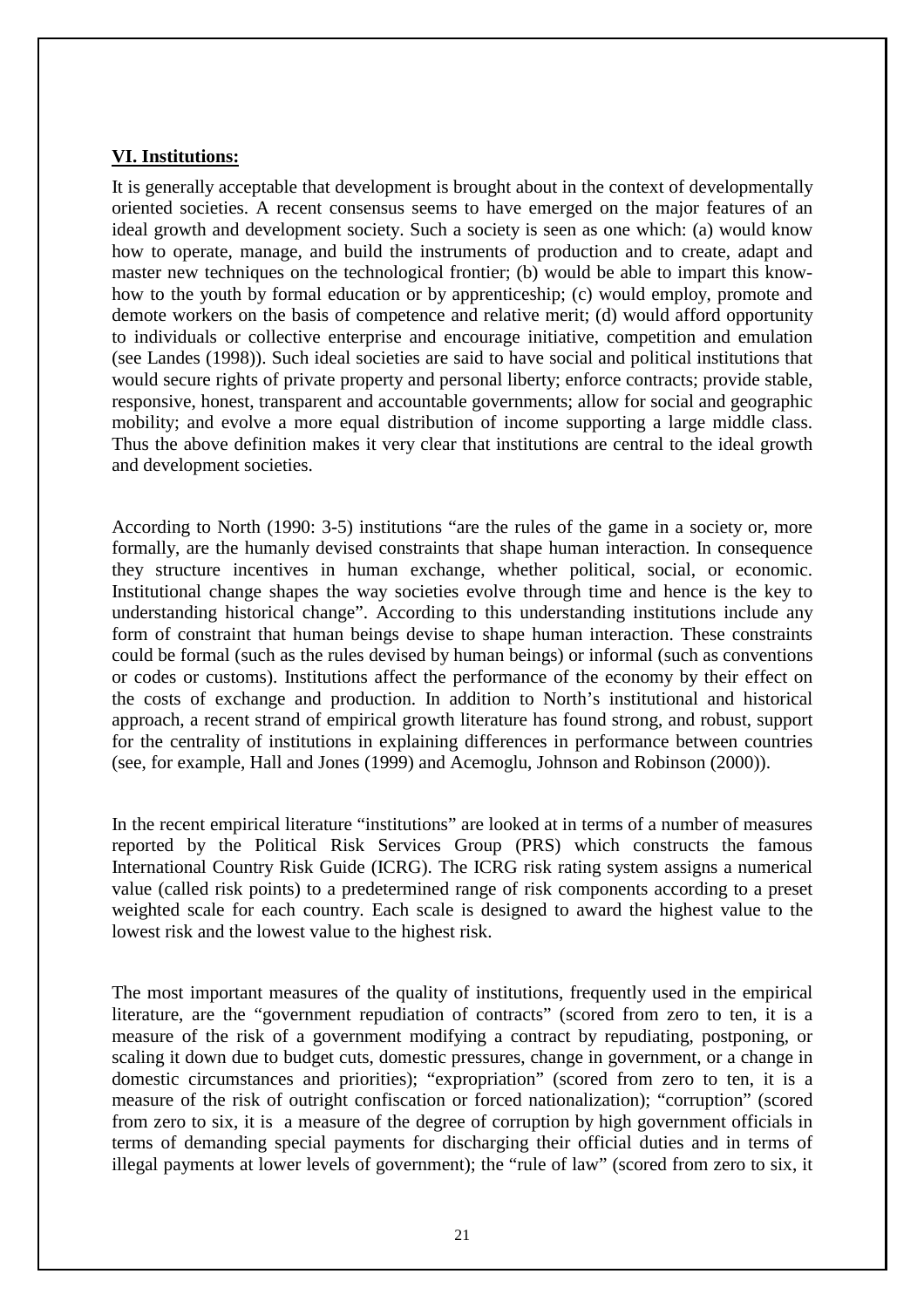is a measure of the extent to which there are sound political institutions, strong court systems and orderly succession of power); and the "quality of the bureaucracy" (scored from zero to six, it is a measure of the degree of autonomy of the civil service from political pressures, government policy continuity and the fairness of the recruitment process to civil service positions). ERF (1998) reported the relevant country scores for a sample of 15 Arab countries covered by PRS. Table (13) reports these scores for 1985 and 1997. In the table an increase in the score indicates an improvement in the institutional structure.

| Country    | Government<br><b>Repudiation</b><br>(out of 10<br>points): |                |                | <b>Expropriation</b><br>(out of 10<br>points): | <b>Corruption</b><br>(out of 6<br>points): |                | <b>Rule of Law</b><br>points): | (out of 6      |                | <b>Quality of</b><br><b>Bureaucracy</b> (out<br>of 6 points): |
|------------|------------------------------------------------------------|----------------|----------------|------------------------------------------------|--------------------------------------------|----------------|--------------------------------|----------------|----------------|---------------------------------------------------------------|
|            | 1985                                                       | 1997           | 1985           | 1997                                           | 1985                                       | 1997           | 1985                           | 1997           | 1985           | 1997                                                          |
| Algeria    | 5.5                                                        | 9              | 5              | 10                                             | $\overline{4}$                             | 3              | $\overline{2}$                 | 3              | $\overline{2}$ | $\overline{2}$                                                |
| Bahrain    | 6                                                          | 9              | $\overline{7}$ | 10                                             | 3                                          | 3              | 4                              | 5              | 4              | 3                                                             |
| Egypt      | 5                                                          | 9              | 5              | 10                                             | $\overline{2}$                             | $\overline{2}$ | 3                              | $\overline{4}$ | 3              | 3                                                             |
| Iraq       | $\overline{2}$                                             | 8              | $\overline{c}$ | 6                                              | $\mathbf{1}$                               | 5              | 3                              | $\sqrt{5}$     | $\overline{4}$ | 5                                                             |
| Jordan     | $\overline{4}$                                             | 8              | 5              | 10                                             | 3                                          | $\overline{4}$ | $\overline{2}$                 | $\overline{4}$ | 3              | $\overline{4}$                                                |
| Kuwait     | 5                                                          | 8              | 6              | 10                                             | 3                                          | 3              | 3                              | 6              | 3              | 3                                                             |
| Lebanon    | 3                                                          | 9              | $\overline{4}$ | 10                                             | 3                                          | $\mathbf{1}$   | $\mathbf 1$                    | $\overline{4}$ | $\overline{2}$ | $\overline{2}$                                                |
| Libya      | 3                                                          | 9              | 3              | 9                                              | 3                                          | $\overline{4}$ | 5                              | $\mathfrak{Z}$ | 3              | 3                                                             |
| Morocco    | $\overline{4}$                                             | 9              | 6              | 9                                              | $\overline{2}$                             | 3              | $\overline{2}$                 | 6              | $\overline{4}$ | 3                                                             |
| Oman       | 6                                                          | $\overline{9}$ | 6              | 9                                              | 3                                          | 3              | 3                              | 5              | 3              | $\overline{4}$                                                |
| Qatar      | $\overline{2}$                                             | 8              | $\tau$         | 9                                              | $\overline{2}$                             | $\overline{2}$ | 3                              | 6              | $\overline{2}$ | 3                                                             |
| S. Arabia  | 3                                                          | 8              | 6              | 10                                             | 3                                          | $\overline{2}$ | 4                              | 5              | $\overline{4}$ | 3                                                             |
| Syria      | $\overline{4}$                                             | 8              | $\overline{4}$ | 9                                              | $\overline{2}$                             | $\overline{4}$ | $\overline{c}$                 | 5              | $\overline{2}$ | 3                                                             |
| <b>UAE</b> | 3                                                          | 8              | 6              | 9                                              | $\overline{2}$                             | $\overline{2}$ | 3                              | $\overline{4}$ | 3              | 3                                                             |
| Yemen      | 5                                                          | 9              | 5              | 10                                             | $\overline{2}$                             | 3              | 1                              | $\overline{4}$ | $\mathbf{1}$   | 3                                                             |
| Maximum*   | 6(2)                                                       | 9(8)           | 7(2)           | 10(8)                                          | 4(1)                                       | 5(1)           | 5(1)                           | 6(3)           | 4(4)           | 5(1)                                                          |
| Minimum*   | 2(2)                                                       | 8(7)           | 2(1)           | 6(1)                                           | 1(1)                                       | 1(1)           | 1(2)                           | 3(2)           | 1(1)           | 2(2)                                                          |

#### **Table (13): Indicators of Institutions in a Sample of Arab Countries: 1985 and 1997**

Source: ERF (1998:54; table 12.2). \* Figures between brackets are number of countries.

A general remark on the above results is that for all indicators of institutional quality the Arab countries have recorded impressive progress over the period under consideration. Indeed by 1997 the "expropriation" category seems to be fast disappearing as a concern in this sample of countries. Except for Iraq where such a risk continues to be relatively high, all other countries reached the stage of minimal risk where 8 countries reached the maximum score while another 6 scored 9 points out of the maximum of 10 points for a minimum risk.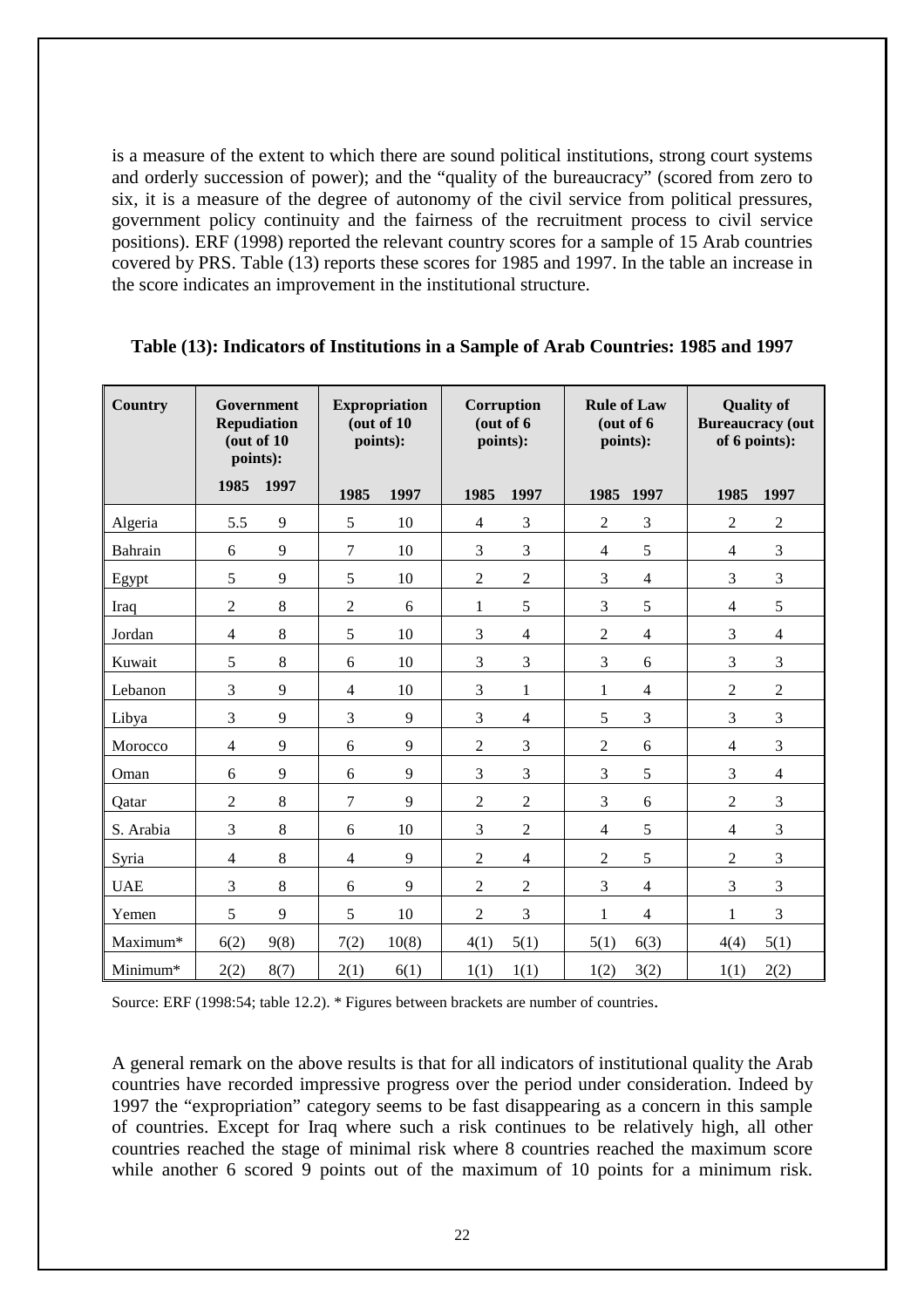Similarly, the risk of governments repudiating their contracts in the Arab countries seems to be disappointing where 8 countries recorded a score of 9, one point short of the minimum risk score, and another 7 countries scoring 8, only two points short of the minimum risk status.

Corruption, the rule of law and the quality of the bureaucracy remain the major institutional problems for the Arab countries. As can be seen from the table by 1997 only four countries scored above the average corruption score of 3 (Iraq, Jordan, Libya and Syria). A slight improvement is recorded for the rule of law where three countries have scored the minimum risk, or the maximum score of 6 points, (Kuwait, Morocco and Qatar). Similarly, the quality of the Arab bureaucracy leaves a lot to be desired. Only Iraq is reported to have a fairly high quality of administration.

Similar to the above rather mixed picture of the state of institutional structure, the Arab world enters the  $21<sup>st</sup>$  century with a mixed political mould. A summary of the governance situation is detailed in table (14) using the indicators of political freedom constructed by Freedom House (1999). The table shows the country scores on measures of political rights, civil liberties and the average score of the two, and the classification of the country as to its freedom status (free, partly free and not free). These measures are derived from the Freedom of the World survey produced by Freedom House. Scores between 1 (for free) and 7 (not free) are assigned to the categories of political rights and civil liberties.

The political rights category measures the extent to which the government is chosen by means of free and fair elections of candidates. A checklist of 8 questions relating to standard norms of political freedom informs the scoring of this category. In addition, two questions are added to account for special circumstances of traditional monarchies and to account for safeguards for ethnic minorities. Thus, for example, for countries with a score of 7, "political rights are absent or virtually non-existent due to the extremely oppressive nature of the regime or severe oppression in combination with civil war".

The civil liberties score essentially measures freedom from government oppression, encompassing the strength and objectivity of the rule of law as well as personal freedoms, such as those of expression and religion. A checklist of 14 questions relating to standard norms of civil liberties informs the scoring of this category. These questions are classified into four broad categories of "freedom of expression and belief", "association and organisation rights", "rule of law and human rights", and "personal autonomy and economic rights". In rating countries on the basis of the checklist on civil liberties, it is those rights enjoyed in practice that are used instead of the constitutional guarantees of such rights. Thus, countries rated 7 have virtually no freedom and an overwhelming and justified fear of repression characterises them as societies. Averaging the two scores for political rights and civil liberties gives the score for freedom. Countries are given the status of "free" if the average score lies in the range 1-2.5; the status of "partly free" is given to scores falling in the range 2.5-5.5 while the status "not free" is given to scores in the range 5.5-7.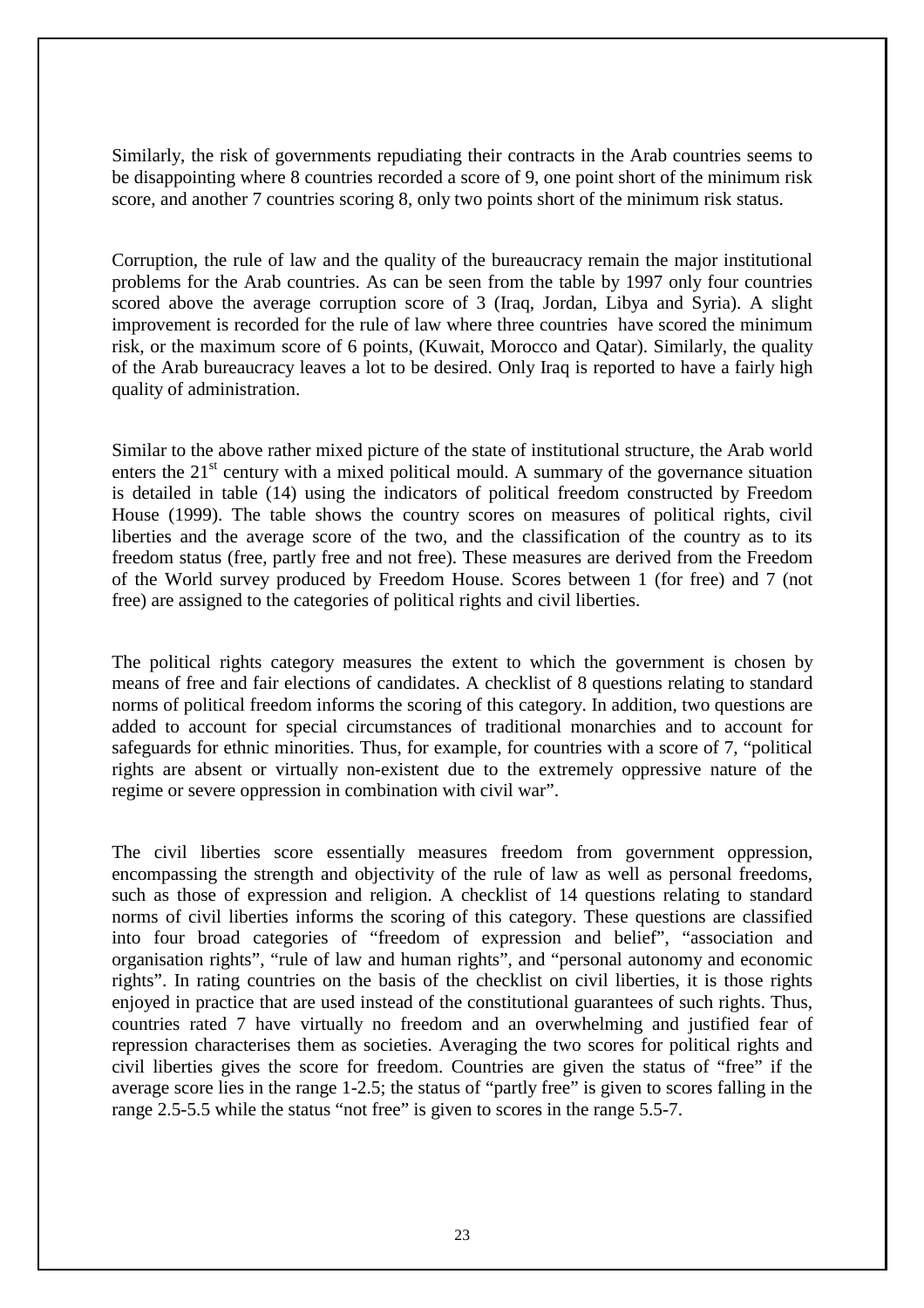This methodology has been applied for a long period of time (since the 1970s) and Freedom House indices are used quite frequently in rigorous analysis. However, individual countries may have reservations about the status assigned to them and as such can contest the methodology adopted. While not necessarily subscribing to the methodology or the way it is applied, we believe that it enables a fairly objective way of assessing the initial political conditions in the region as it enters the  $21<sup>st</sup>$  century.

Given the above understanding, the picture painted by the results reported by Freedom House is one that calls for cautious optimism. On a global scale Arab countries tend to be the least free in the world, with authoritarian regimes still common and democracy still nascent. In this respect it is worth noting that it was only Djibouti that classified as "free" only in the 1970s. In the 1980s and 1990s none of the Arab countries was "free". Furthermore, in the 1970s and 1990s the Arab region as a whole was "not free" though it was "partially free" in the 1980s with a freedom status index of 5.44 and a standard deviation of 0.75.

On a sub-regional basis, the results show the Diversified Economies (DE) as the most free through out 1972-2000 period. In fact this sub-region was "not free" only in the 1990s otherwise "partially free" for the rest period of the three decades. In contrast the rest of the sub-regions: MOP, GCC and PP were classified as "not free" for the three decades of the 1970s, 1980s and 1990s.

| <b>Status</b>                     | 1972-1979       | 1980-1989             | 1990-2000       | 1999/2000       |
|-----------------------------------|-----------------|-----------------------|-----------------|-----------------|
| Free                              |                 |                       |                 |                 |
| <b>Partially Free</b>             | 9               | 12                    |                 |                 |
| Not Free                          | 11              | q                     | 14              | 10              |
| Number of Countries               | 21              | 21                    | 21              | 21              |
| Arab Countries (Weighted Average) | Not Free [5.58] | Partially Free [5.44] | Not Free [6.01] | Not Free [5.94] |
| S. Deviation                      | 1.13            | 0.75                  | 0.91            | 0.94            |

## **Table (14): Political Rights and Civil Liberties in Arab Countries:1972-2000**

Source: Freedom House (1999)

From the above we note that the Arab world enters the  $21<sup>st</sup>$  century with a freedom score of 5.94. Ten countries, with 55.6 per cent of the population of the region, are classified as "not free", while the remainder with 44.4 per cent of the Arab population are classified as "partly free". Thus, developing political institutions that conform to international standards of freedom will remain a challenge for the internal sustainability of the Arab world.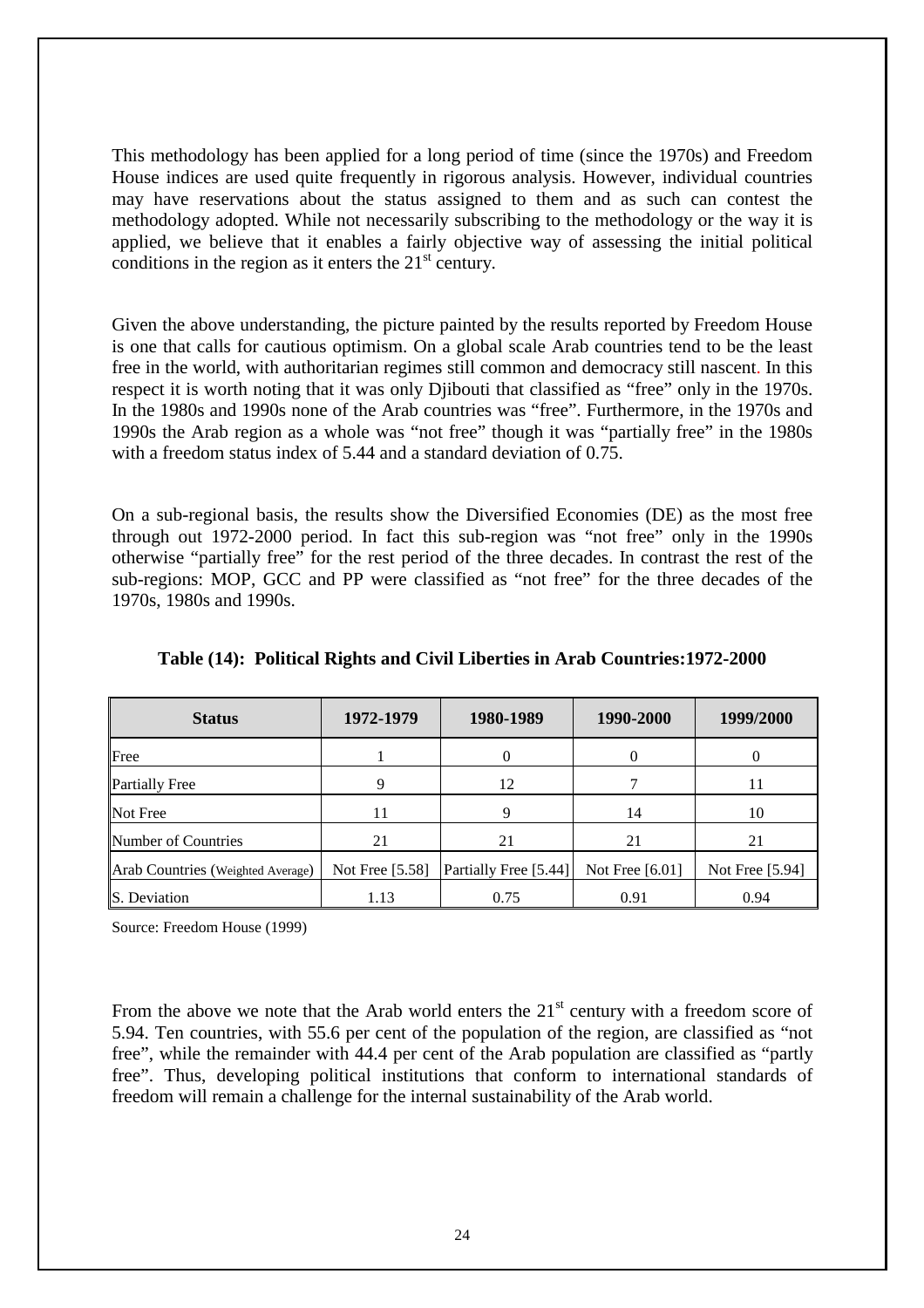## **VII. Technological Capacity:**

As noted in the introduction the long-run sustainability of nations as defined in the context of ideal growth and development societies is contingent on their abilities to be in the frontier of science and technology. According to a recent survey of opinion among active scientists Kaku (1998) shows that the  $21<sup>st</sup>$  century will be shaped by science and technology. Three interrelated scientific revolutions are identified as having informed the technological advances of the  $20<sup>th</sup>$  century: these are the quantum revolution, the computing revolution and the bio-molecular revolution. The recently celebrated gnome project success is but one example of what to come in the  $21<sup>st</sup>$  century. Such advances are expected to dramatically change the nature of societies and economies of the new century.

The scientific and technological capacity of nations is currently measured by a number of indicators. According to the latest World Science Report produced by UNESCO (1998a: 22- 30), such indicators include total expenditure on research and development (R&D), science and technology personnel, scientific publications and registered patents.

According to the latest available information, gross domestic expenditure on R&D in the world amounted to US\$470 billion in 1994. R&D expenditure by the Arab countries is estimated as US\$ 1.9 billion, only 0.4% of total world expenditure. Not surprisingly, 84% R&D expenditure is contributed by advanced countries: North America (37.9 per cent), Western Europe (28 per cent) and Japan and the newly industrialised countries (18.6 per cent).

| <b>Region</b>          | <b>Expenditure on</b><br>$R&D^*$ | <b>Scientific</b><br><b>Publications</b> | <b>European</b><br><b>Patents</b> | <b>US Patents</b> |
|------------------------|----------------------------------|------------------------------------------|-----------------------------------|-------------------|
| Western Europe         | 28.0                             | 35.8                                     | 47.4                              | 19.9              |
| North America          | 37.9                             | 38.4                                     | 33.4                              | 51.1              |
| Latin America          | 1.9                              | 1.6                                      | 0.2                               | 0.2               |
| <b>Arab States</b>     | 0.4                              | 0.7                                      | 0.0                               | 0.0               |
| Sub-Saharan Africa     | 0.5                              | 0.8                                      | 0.2                               | 0.1               |
| Japan and NICS         | 18.6                             | 10.1                                     | 16.6                              | 27.3              |
| China                  | 4.9                              | 1.6                                      | 0.1                               | 0.2               |
| India and Central Asia | 2.2                              | 2.1                                      | 0.0                               | 0.0               |
| Others                 | 2.2                              | 2.9                                      | 1.3                               | 0.6               |
| World                  | 100.0                            | 100.0                                    | 100.0                             | 100.0             |

## **Table (15): Scientific and Technological Capacities in World Regions (1995: percentages of total)**

Source: UNESCO (1998a: 23-26). \* Figures are for 1994.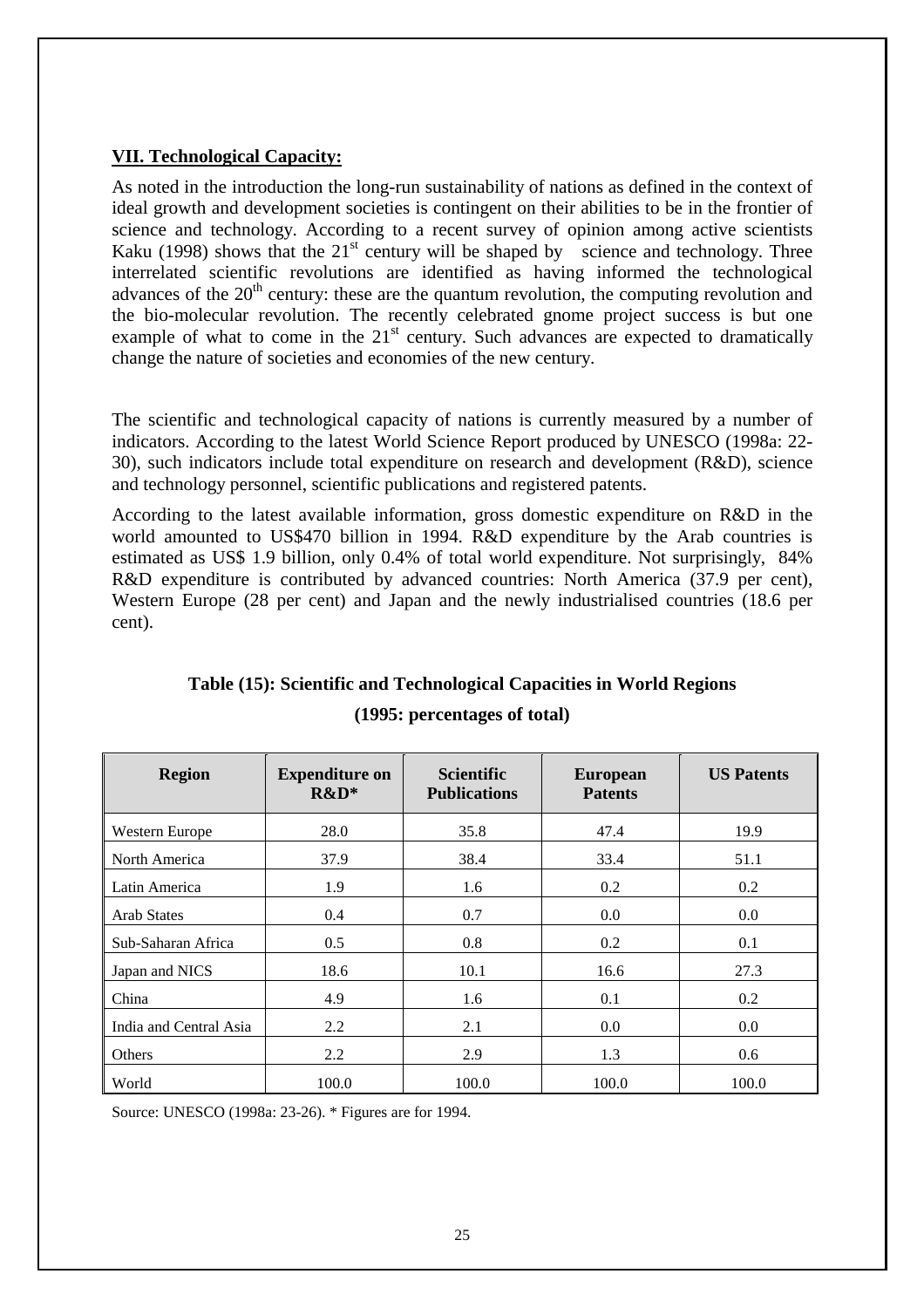The number of articles published in scientific journals conventionally measures scientific output and activity. Data from the Science Citation Index, which provides systematic coverage of the articles published in 2500 of the most cited and influential journals, is used for this purpose. According to the latest information, the maximum share of Africa in this output was only 1.5 per cent of total scientific publications in 1995, inclusive of the share of all Arab states. Sub-Saharan Africa contributed 0.8 per cent of the total scientific output in the world. As with gross domestic expenditure on R&D, the world scientific output is concentrated in North America (38.4 per cent), Western Europe (35.8 per cent), and Japan and newly industrialized countries (10.1 per cent).

The number of patents published by patent offices is used as a measure of the technological capability at the frontier of knowledge. Despite recognising the limitation of using patents published by the two biggest and most recognized patent systems in the world, UNESCO reports such indicators by world region. The latest available information on this indicator shows that Africa's share in 1995 was only 0.2 per cent in European patents and only 0.1 per cent in US patents. As would be expected, Western Europe dominates the European patent system with a share of 47.4 per cent, followed by the USA (a share of 33.4 per cent) and Japan and newly industrialized countries (16.6 per cent). Similarly, the USA dominates the US patent system with a share of 51.5 per cent, followed by Japan and newly industrialized countries (with a share of 27.3 per cent) and Western Europe (19.9 per cent).

Thus, based on the above it is fair to conclude that the Arab world faces a major sustainability constraint relating to technological capacity. Possible ways of going about relaxing this constraint have recently been addressed by, among others, Fergany (2000).

## **VIII. Concluding Remarks:**

Taking its cue from modern empirical growth literature this paper has identified a number of variables as of crucial importance for the internal sustainability and growth potential of the Arab countries. At the outset it acknowledges the diversity of this group of countries cautioning against making sweeping generalizations. To conduct the analysis four sub-groups are identified following the classification adopted by the Economic Research Forum.

To situate the analysis in its proper context it is noted that despite its oil wealth, and its share in the total population of the world, the Arab countries can be considered as a marginal economic grouping in the global context. It produces about x% of the world's output. Indeed it is shown that the largest five multinational companies in the world produce goods and services more than that produced by all the Arab countries combined. This, we suggest, is an important observation for a sober realization of the overall context.

Of the various factors determining long-run performance of countries, it is argued that the Arab countries are relatively well positioned regarding the distribution of income, the incidence of poverty, and human development. Perhaps political commitment, cultural values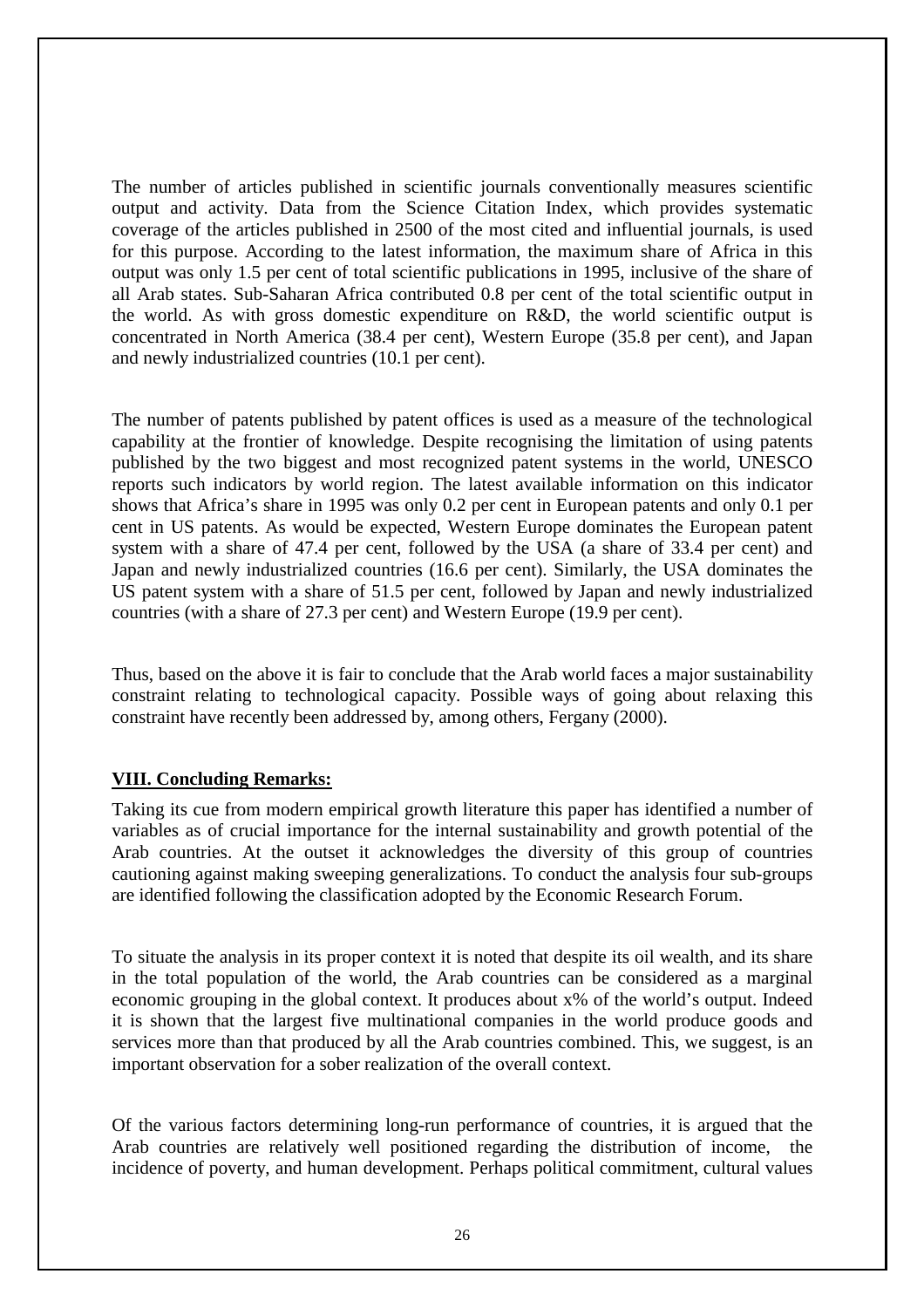and a wealth effect are behind this favourable initial condition for future sustainability and growth. Similarly, it is shown that the Arab countries are well positioned regarding investment rates. A number of them have been able to effect an investment transition in the past and there is no reason why all of them should do so in the future.

Given the definition of an ideal growth and development society, and given the scientific and technological nature of the twenty first century, however, it is shown that the Arab countries lack conspicuously in the areas of institutions and technological capacity. These, together with a currently distorted production structure, present Arab policy makers with major challenges for the future.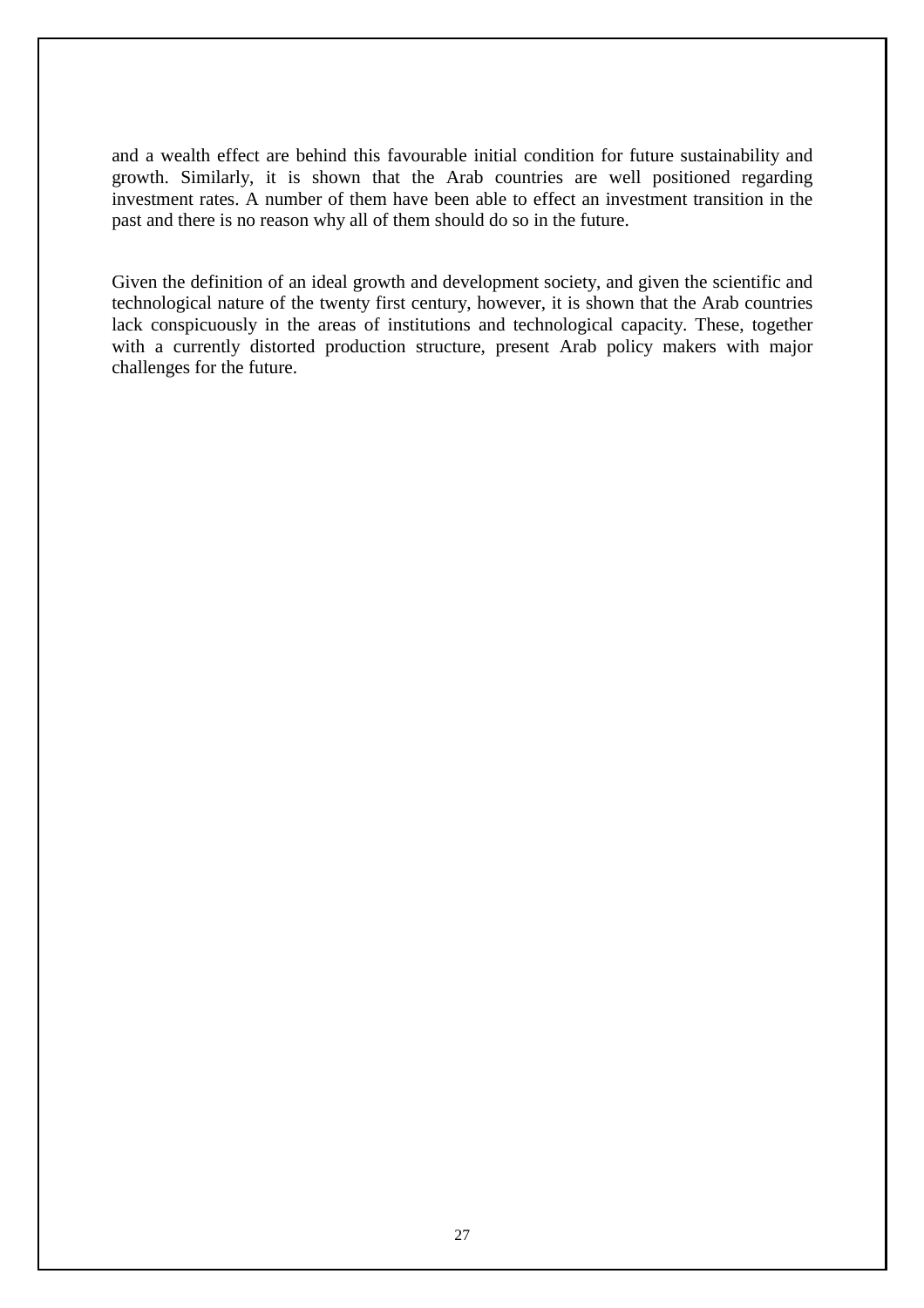#### **Selected Bibliography**

Acemoglu, D., Johnson, S. and J. Robinson, (2000), "The Colonial Origins of Comparative Development: An Empirical Investigation"; Working Paper no. 7771, NBER, Cambridge, MA.

Ali, A. A.G. and I. Elbadawi, (2000), "Poverty in the Arab World: The Role of Inequality and Growth"; paper presented to the  $6<sup>th</sup>$  Annual Conference of ERF, Cairo.

Ali, A.A.G. and I. Elbadawi, (1999), "Inequality and the Dynamics of Poverty and Growth"; AERC, Nairobi.

Barro, R., (1997), Determinants of Economic Growth: A Cross-Country Empirical Study; MIT Press, Cambridge, Mass.

Bisat, A., El-Erian, M.A., andT. Helbling, (1999), Growth, Investment and Saving in the Arab Economies; IMF Working Paper WP/97/85.

Chenery, H., Robinson, S. and M. Syrquin, (1986), Industrialization and Growth, Oxford University Press, Oxford.

Deininger, K. and L. Squire, (1996), "A New Data Set for Measuring Income Inequality"; World Bank Economic Review, vol. 10, no. 3.

Easterly, W., de Melo, M. and S. Ofer, (1994), "Servives as a major Source of Growth in Russia and Other Former Soviet States"; World Bank Policy Research Paper no. 1292.

Economic Research Forum, (2000), Economic Trends in the MENA Region; Cairo.

Economic Research Forum, (1998), Economic Trends in the MENA Region; Cairo.

Elbadawi, I., (1992), "Has World Bank Supported Adjustment Programmes Improved Economic Performance in Sub-Saharan Africa?"; World Bank Policy Research Working Paper no. 1001.

El-Erian, M., Helbling, T., and J. Page, (1998), "Education, Human Capital Development and Growth in Arab Economies"; Arab Monetary Fund, Abu Dhabi.

Fergany, N., (2000), "Two Crucial Challenges to Human Development in the Arab Region: Governance Reform and Knowledge Acquisition"; paper presented to the International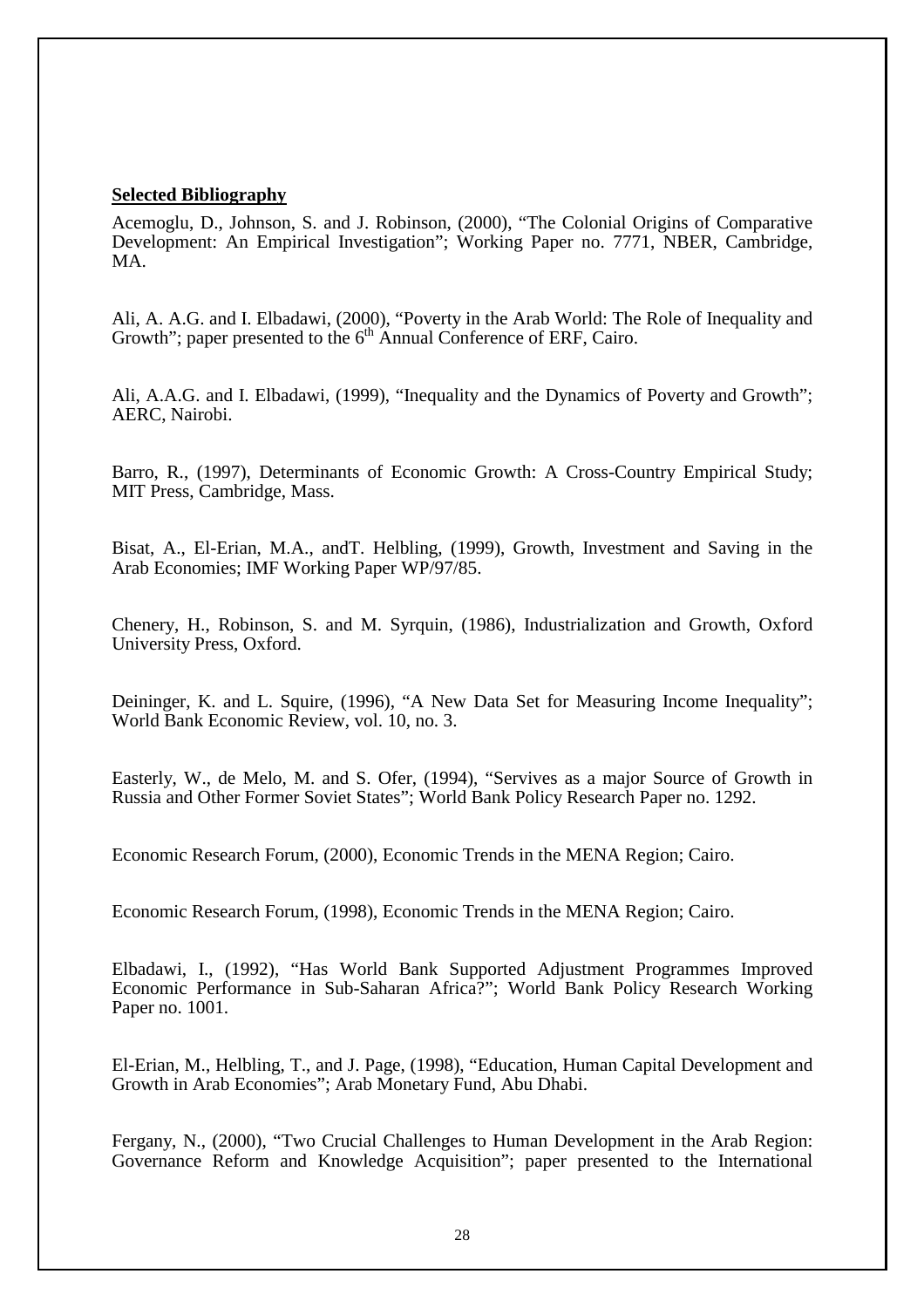Conference on "Arab Development Challenges in the New Millennium, organized jointly by the Arab Planning Institute and the University of Mohamed V, Rabat, Morocco.

Fergany, N., (1998), "Human Impact of Capitalist Restructuring in Arab Countries"; Journal of Development and Economic Policies, vol. , no. .

Freedom House, (1999), Freedom in the World: The Annual Survey of Political Rights and Civil Liberties 1998-99; On line at http//www.freedomhouse.org/survey99.

Haq, M., (1995), Reflections on Human Development; Oxford University Press, Oxford.

Hall, R. and C. Jones, (1999), "Why Do Some Countries Produce So Much More Output per Worker than Others?"; Quarterly Journal of Economics, CXIV.

ILO, (1999), Key Indicators of the Labour Market 1999; ILO, Geneva.

Kaku, M., (1998), Visions: How Science Will Revolutionize the Twenty First Century; Oxford University Press, Oxford.

Kongsamut, P., Rebelo, S. and D. Xie, (1997), "Beyond Balanced Growth"; NBER working paper no. 6159.

Kuznets, S., (1955), "Economic Growth and Income Inequality"; American Economic Review, vol. 45, no. 1.

Landes, D., (1998), The Wealth and Poverty of Nations: Why Some Are So Rich and Some Are So Poor?; Abacus, London.

Lucas, R., (1988), "On the Mechanics of Development Planning"; Journal of Monetary Economics, vol. 22, no. 1.

Makdisi, S., Fattah, Z., and I. Limam, (2000), "Determinants of Growth in the Arab Countries"; unpublished paper.

North, D., (1990), Institutions, Institutional Change and Economic Performance; Cambridge University Press, Cambridge.

Page, J., (1998), "From Boom to Bust and Back? The Crisis of Growth in the Middle East and North Africa"; in Shafik (1998).